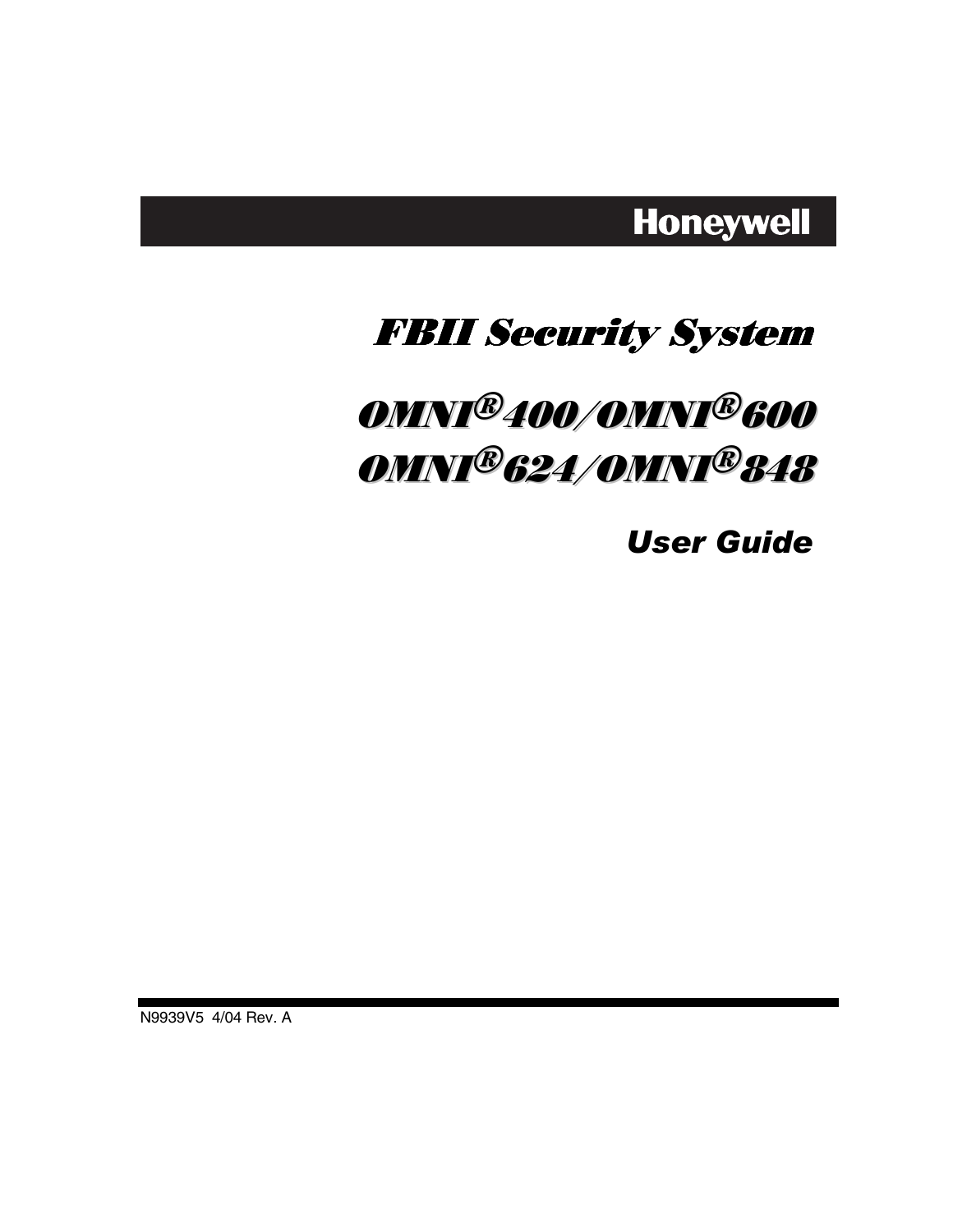# **Table Of Contents**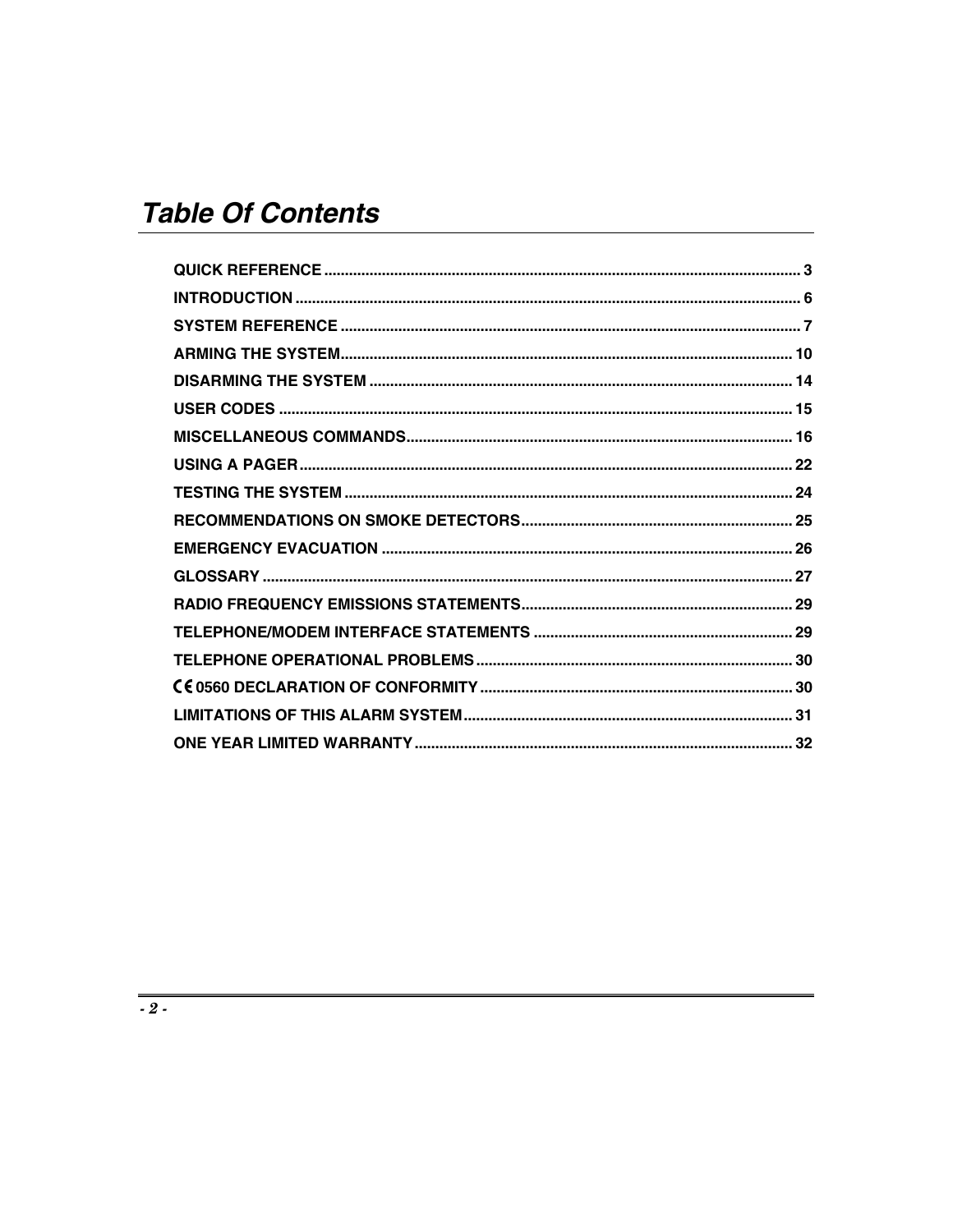### **Quick Reference**

#### **TO ARM THE SYSTEM**

- 1. Check to make sure the system is ready. (The Green **READY** light is lit.)
- 2. Enter your 4-digit (or 6-digit) user code.

The **ARMED**/**Q** light will light.

3. Exit through a door designated by your installer as an exit/entry door.

**NOTE:** If you DO NOT EXIT during the exit time and your system installer has programmed your system for Auto-Stay, the system will arm in the Auto-Stay mode.

#### **TO DISARM THE SYSTEM**

- 1. Enter through a door designated by your installer as an exit/entry door.
- 2. Enter your 4-digit (or 6-digit) user code.

The **ARMED**/**A** light will go out.

#### **TO ARM THE SYSTEM AND STAY INSIDE**

- 1. Check to make sure the system is ready. (The Green **READY** light is lit.)
- 2. Press (STAY
- $\square$  (  $\square$  ) (  $\square$  ) 3. Enter your 4-digit (or 6-digit) user code.  $\mathbb{R}$

The **ARMED**/**A** light and **STAY**/**n** light will both light.

**REMEMBER:** Unless the Quick Exit feature is enabled, you must disarm the system if you want to open the door or leave the premises after the exit time has passed.

#### **TO ARM THE SYSTEM IN INSTANT MODE, AND STAY INSIDE**

- 1. Check to make sure the system is ready. (The Green **READY** light is lit.)
- 2. Press (INSTANT) / (
- 3. Press (STAY

4. Enter your 4-digit (or 6-digit) user code.

The **ARMED/** light, the **INSTANT/** light, and the **STAY/** light will all be lit.

#### **TO RESET SMOKE DETECTOR**

1. Enter your 4-digit (or 6-digit) user code twice.

*- 3 -*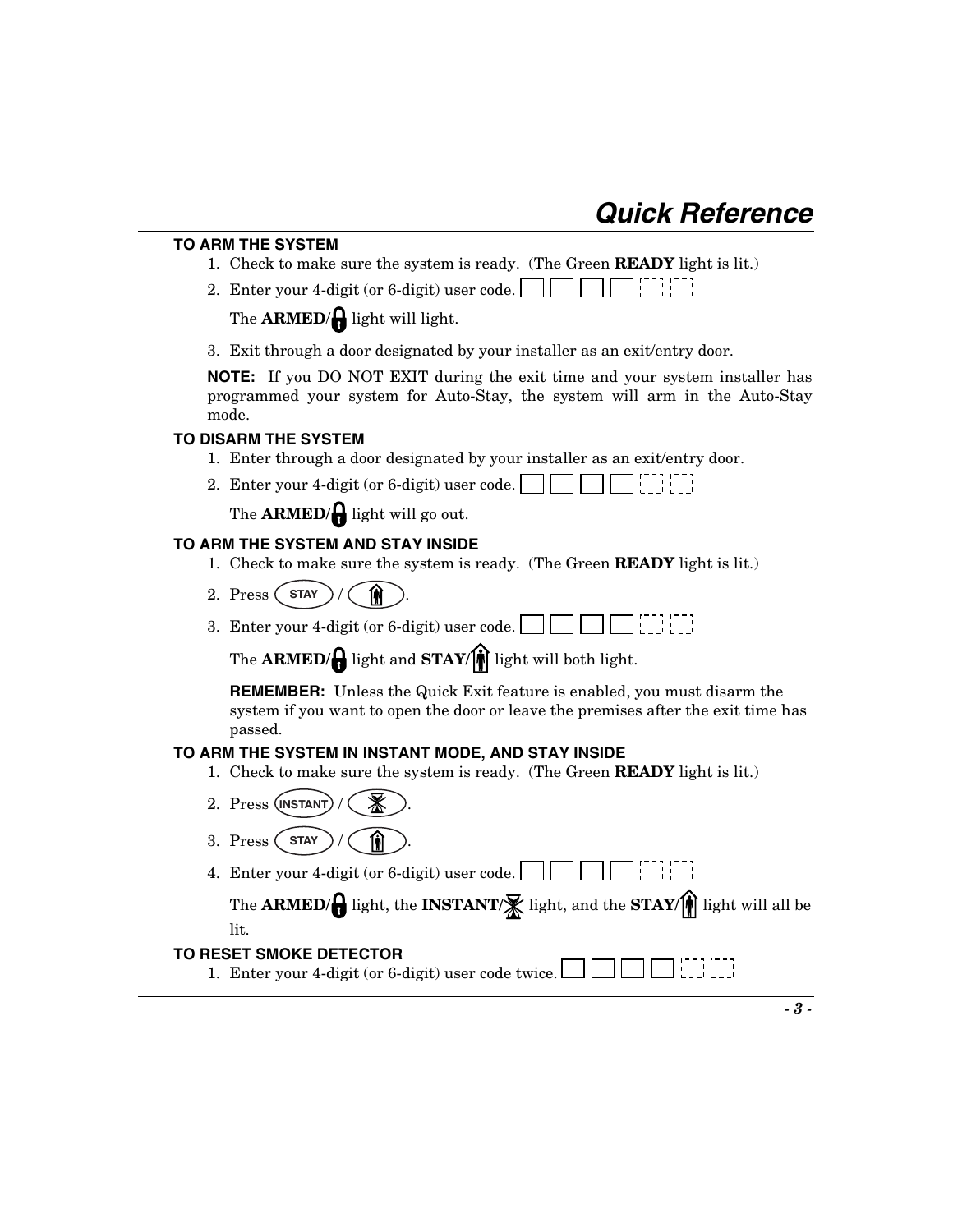### **Quick Reference (cont)**

| <b>Key</b>                                             | <b>Description</b>                                                                               | <b>Keypads</b>        | <b>Comments</b>                                                                                                                        |
|--------------------------------------------------------|--------------------------------------------------------------------------------------------------|-----------------------|----------------------------------------------------------------------------------------------------------------------------------------|
| # 1                                                    | Quick Arm - if system is ready                                                                   | All keypads           | Allows you to arm the system without requiring your<br>user code. User code is always needed to disarm<br>the system.                  |
| #2                                                     | <b>Force Arm</b> $-$ bypasses faulted<br>zones                                                   | All keypads           | Allows you to arm the system even if some zones<br>are faulted. These zones will be automatically<br>bypassed and will be unprotected. |
| <b>BYPASS</b><br>$\blacktriangleleft$<br>nn (zone no.) | <b>Quick Bypass</b>                                                                              | All keypads           | If not enabled, requires user code with authority 1,<br>2, or 3.                                                                       |
| #3                                                     | <b>Set Time and Date</b>                                                                         | All keypads           | May require user code.                                                                                                                 |
| # 4                                                    | <b>Zone Directory</b>                                                                            | LCD <sup>*</sup> only | Lists each zone with its descriptors. Mode<br>terminates after last enabled zone.                                                      |
| # 50                                                   | Quick Help (OMNI624/848 only)                                                                    | LCD <sup>*</sup> only | Provides a listing of all quick commands available in<br>the system.                                                                   |
| # 51                                                   | <b>Show Time and Date</b>                                                                        | LCD <sup>*</sup> only | May also require code.                                                                                                                 |
| # 52                                                   | <b>Show Auto Arm Time</b>                                                                        | LCD <sup>*</sup> only | May also require code.                                                                                                                 |
| # 53                                                   | <b>User Event Log View</b>                                                                       | LCD <sup>*</sup> only | Also needs user code with authority level 1 or 2.                                                                                      |
| # 54                                                   | <b>Set Auto Arm Time of Current</b><br>Partition (OMNI624/848) or<br><b>System (OMNI400/600)</b> | All keypads           | By partition (OMNI624/848) or system<br>(OMNI400/600), may also require code.                                                          |
| # 55                                                   | <b>Display Firmware Version</b>                                                                  | LCD <sup>*</sup> only | Displays panel's revision.                                                                                                             |
| # 56                                                   | <b>Display Key Fob Low Batteries</b><br>(OMNI624/848 only)                                       | All keypads           | Wireless Key Fob battery test.                                                                                                         |
| # 57                                                   | <b>Door Strike</b>                                                                               | All keypads           | Activate doorstrike or trigger. May require certain<br>user code.                                                                      |
| # 58                                                   | <b>Change/View Pager Number</b>                                                                  | All keypads           | For keypad partition (OMNI624/848) or system<br>(OMNI400/600), only LCD* shows phone number.                                           |
| # 6                                                    | Display/Toggle Chime Mode                                                                        | All keypads           | LCD <sup>*</sup> displays current state first, then offers to<br>toggle. All others just toggle the state.                             |
| #7                                                     | <b>Assign User to Other Partition</b><br>or to Activate Paging<br>(OMNI624/848 only)             | All keypads           | Need user auth. of 1 or 2. Digit 4 (P) enables user<br>to page.<br>Paging must be enabled and turned on.                               |
| #8                                                     | <b>User Page Toggle</b>                                                                          | All keypads           | Toggles if users should send page for<br>Open/Close by partition (OMNI624/848) or by<br>system (OMNI400/600).                          |
| #9                                                     | <b>User On-line</b>                                                                              | All keypads           | Connects to downloader while on line, disconnects<br>home phone.                                                                       |
| # 0                                                    | Multi-Partition (OMNI624/848<br>only)                                                            | All keypads           | LCD <sup>*</sup> displays current enables, 1, 2, $3 - P = 4$<br>NOTE: An entry of 3 is available for the OMNI848<br>only               |

The following table lists the "Quick Commands" available with this control.

\* 2-line alpha display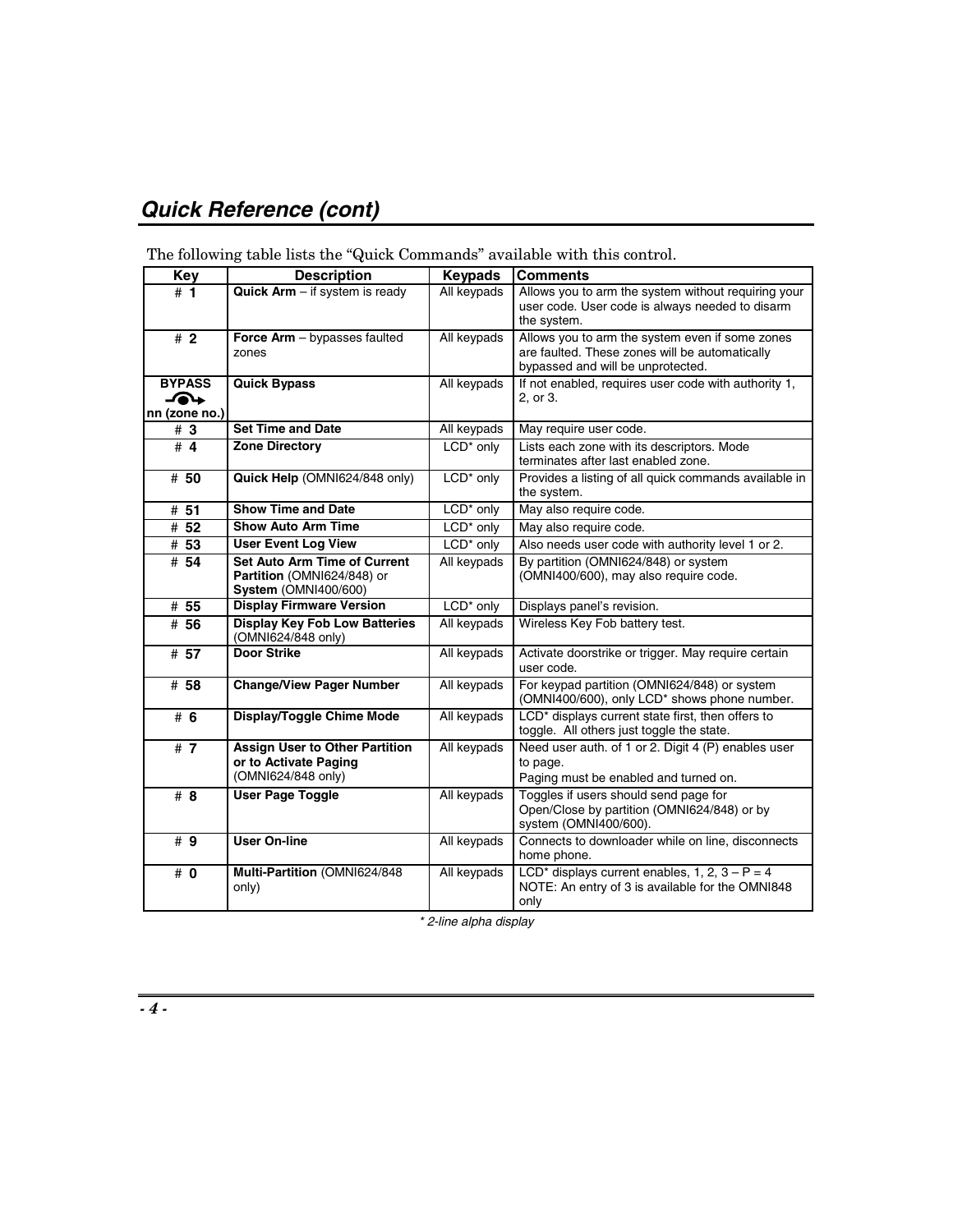| <b>INDICATOR</b>   | ON                   | <b>SLOW PULSE</b><br>(approx. 600mS ON<br>$-600mS$ OFF) | <b>FAST BLINK</b><br>(approx. 150mS ON<br>$-150mS$ OFF) | <b>SLOW BLINK</b><br>(approx. 100mS ON<br>$-900$ mS OFF) |
|--------------------|----------------------|---------------------------------------------------------|---------------------------------------------------------|----------------------------------------------------------|
| ARM /              | Armed                | Comm. Fail                                              | Alarm                                                   |                                                          |
| AC/LB / C          | AC good              | Syst Batt Trbl                                          |                                                         | -                                                        |
| READY /            | Ready                | Program Mode                                            | Alarm memory                                            |                                                          |
| 1                  | Zone Fault           | Zone Trouble                                            | Zone Alarm                                              | Zone Bypass                                              |
| $\overline{2}$     | Zone Fault           | Zone Trouble                                            | Zone Alarm                                              | Zone Bypass                                              |
| 3                  | Zone Fault           | Zone Trouble                                            | Zone Alarm                                              | Zone Bypass                                              |
| 4                  | Zone Fault           | Zone Trouble                                            | Zone Alarm                                              | Zone Bypass                                              |
| 5                  | Zone Fault           | Zone Trouble                                            | Zone Alarm                                              | Zone Bypass                                              |
| 6                  | Zone Fault           | Zone Trouble                                            | Zone Alarm                                              | Zone Bypass                                              |
| $\overline{7}$     | Zone Fault           | Zone Trouble                                            | Zone Alarm                                              | Zone Bypass                                              |
| 8                  | Zone Fault           | Zone Trouble                                            | Zone Alarm                                              | Zone Bypass                                              |
| STAY/              | <b>Stay Armed</b>    |                                                         |                                                         | -                                                        |
| INST/              | <b>Instant Armed</b> | Arm disabled                                            |                                                         | $\overline{\phantom{0}}$                                 |
| TRBL / $\sigma$    |                      |                                                         |                                                         | Phone Fail                                               |
| SUPER <sub>/</sub> |                      | <b>Bell Supr</b>                                        | Zone Tamper                                             |                                                          |

The following table provides a summary listing of LED indications when using a LED keypad.

#### **Other LED display combinations:**

- Slow Pulse of ARM/ $\bigoplus$ , AC/LB/ $\bigcirc$ , and READY/ $\bigcirc$  LEDs indicate the system is in Walk Test Mode.
- Fast Blink of Zone and SUPER /  $\bigodot$  LEDs indicate a tamper condition for the blinking zone.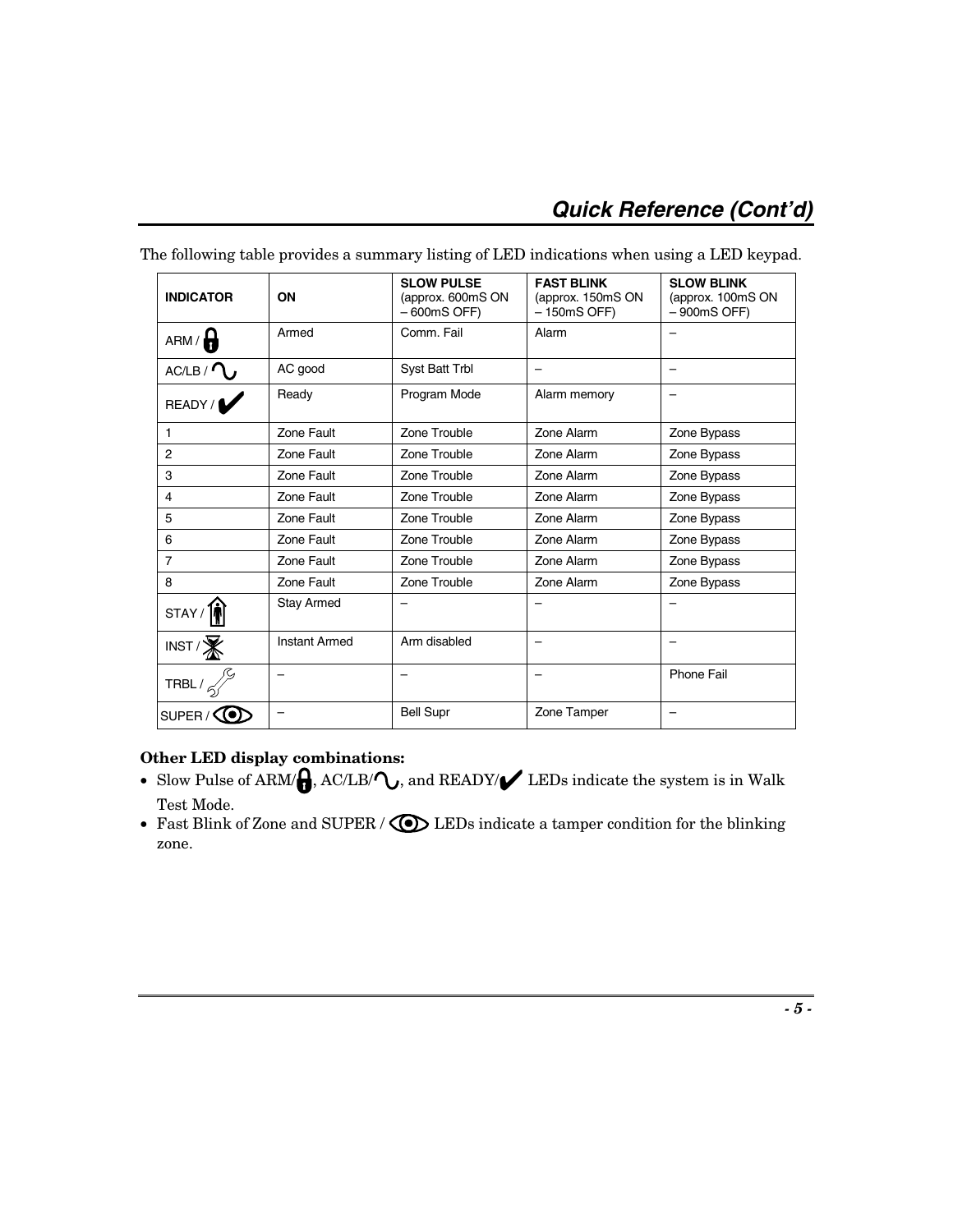# **Introduction**

Congratulations on your decision to protect your home or business with the  $OMNI^{\circledR}$ security system. You have chosen a reliable, state-of-the-art security system that is remarkably easy to operate. Your system has been professionally installed by your local Security Company whose representative can explain the specifics of your system.

The keypad is the input and display device for your security system. Your Security Company representative will suggest the model most appropriate for your premises and your needs. There are three types of keypads that can be used with this system: LCD keypad (alpha display), Fixed-Word keypad (2-digit display), or LED keypad. Since your system may use any of these keypads, the displays of all keypads are described in this manual.

The OMNI400, OMNI600, OMNI624, and OMNI848 are listed by Underwriters Laboratories for Household Fire and Burglary applications.

Throughout this manual, the following conventions are used to represent the keystrokes required to perform the following functions.



**Please keep your manual in a convenient location so you can refer to it if needed.**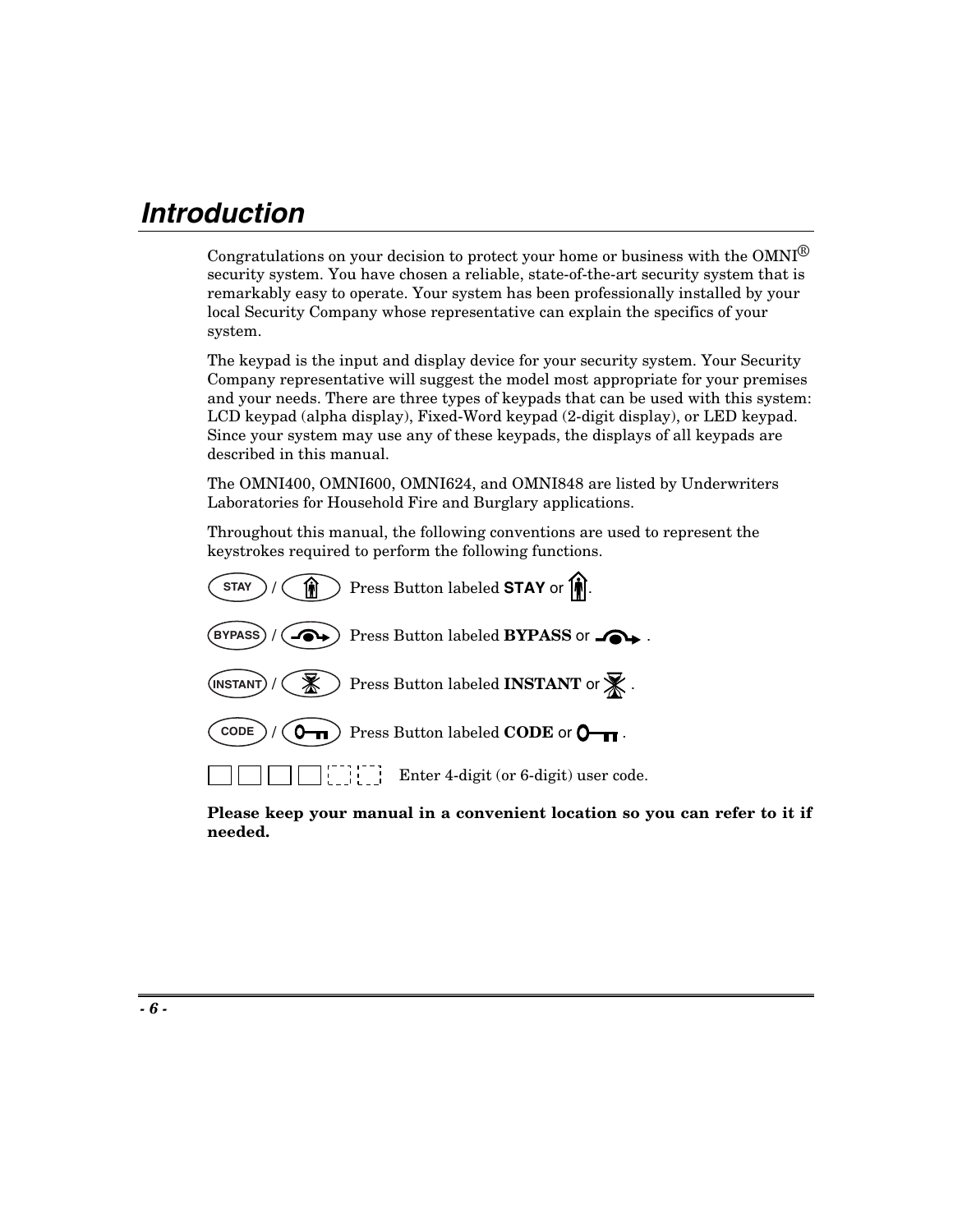#### **ZONE DESCRIPTIONS**

In the following table, enter a description of the area of protection for each zone. Example: Zone 1 Windows on North side of building.

Zone 4 Main entrance to building.

| Zone                    | <b>Description</b> | Zone  | <b>Description</b> |
|-------------------------|--------------------|-------|--------------------|
| 1                       |                    | $25*$ |                    |
| $\mathbf 2$             |                    | $26*$ |                    |
| $\overline{\mathbf{3}}$ |                    | $27*$ |                    |
| 4                       |                    | $28*$ |                    |
| 5                       |                    | $29*$ |                    |
| $\overline{\mathbf{6}}$ |                    | $30*$ |                    |
| $\overline{\mathbf{7}}$ |                    | $31*$ |                    |
| 8                       |                    | $32*$ |                    |
| $9^{\star}$             |                    | $33*$ |                    |
| $10*$                   |                    | $34*$ |                    |
| $11*$                   |                    | $35*$ |                    |
| $12*$                   |                    | $36*$ |                    |
| $13*$                   |                    | $37*$ |                    |
| $14*$                   |                    | $38*$ |                    |
| $15*$                   |                    | $39*$ |                    |
| $16*$                   |                    | 40*   |                    |
| $17*$                   |                    | $41*$ |                    |
| $18*$                   |                    | 42*   |                    |
| $19*$                   |                    | 43*   |                    |
| $20*$                   |                    | 44*   |                    |
| $\overline{21}^*$       |                    | 45*   |                    |
| $22*$                   |                    | 46*   |                    |
| $23*$                   |                    | $47*$ |                    |
| $24*$                   |                    | 48*   |                    |

\* Zones 9 through 48 are not used with the OMNI400. Zones 13 through 48 are not used with the OMNI600. Zones 25 through 48 are not used with the OMNI624.

| <b>Entry time</b> | Door | <b>Exit time</b> |
|-------------------|------|------------------|
|-------------------|------|------------------|

**Entry time \_\_\_\_\_\_\_\_ Door \_\_\_\_\_\_\_\_\_\_**

Exit time is the same for all designated entry/exit doors.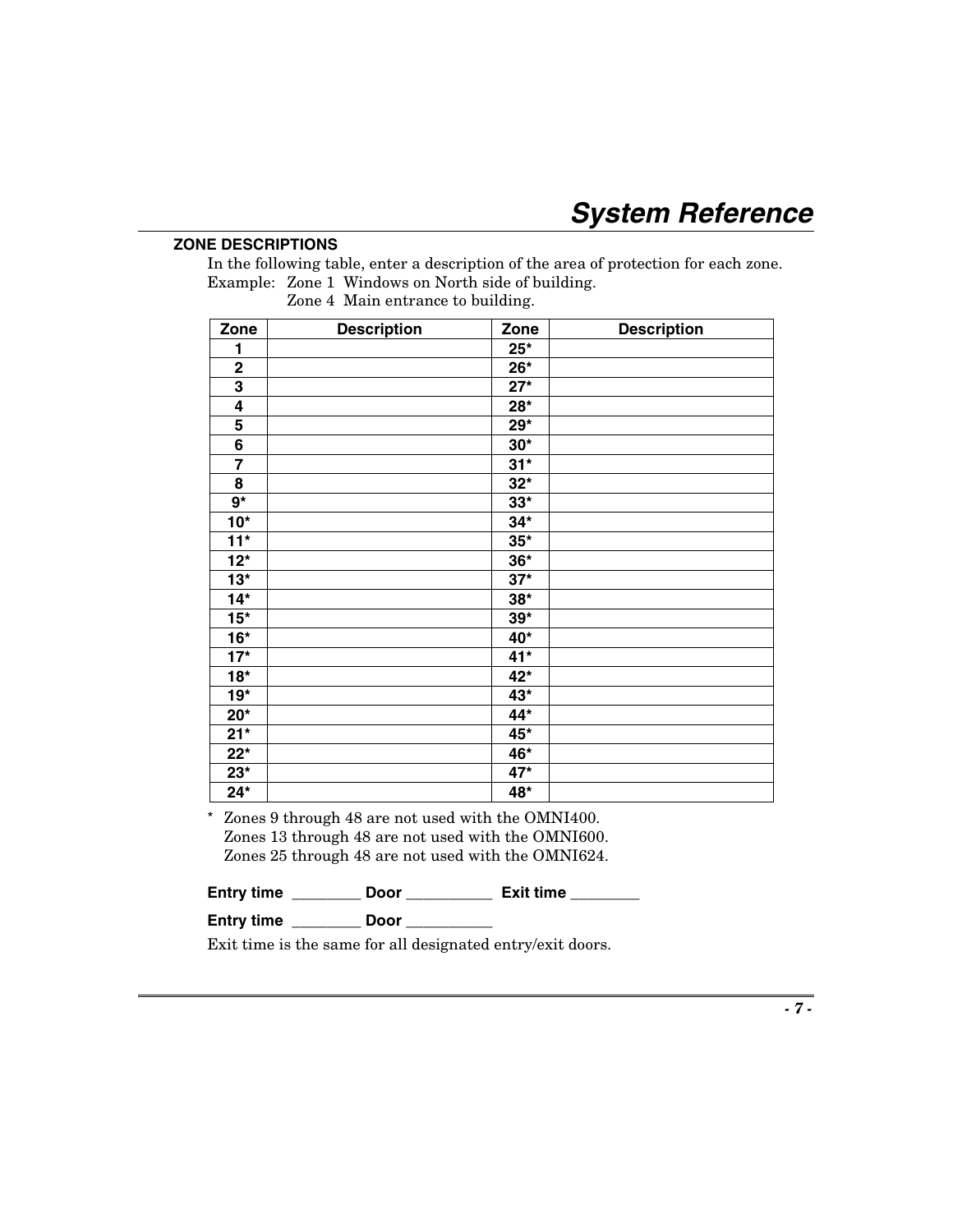#### **SEND-HELP ALERT**

**All keypads are equipped with emergency-pair keys. In order to activate the alert, both keys must be pressed at the same time.** The type of keypad you have installed dictates which keys you press. Your installer will show you how to activate these emergency keys. The emergency keys used for all keypads are shown below.

The following **SEND - HELP ALERT** is programmed into my system:



**NOTE:** These key combinations may also be programmed for other system functions.

#### **PAGER ALERT**

If programmed, a button on a designated keyfob may also be used to send an alert message to a pager. Ask your installer if this was done.

#### **MONITORING STATION INFORMATION**

Account # Telephone #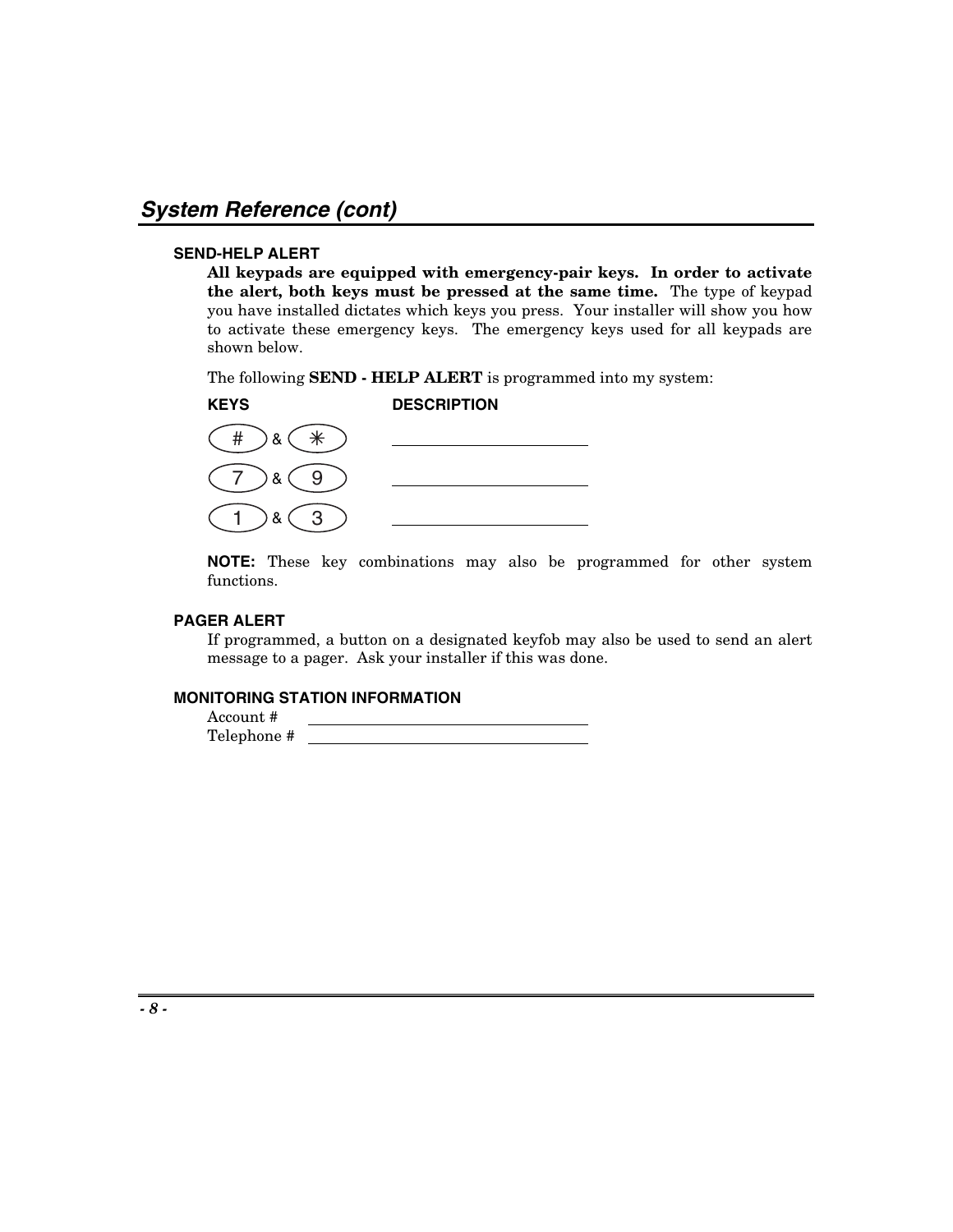#### **USER CODE ASSIGNMENTS**

In the following table, enter the names of the individuals assigned to each user number.

| <b>User</b>             | <b>Assigned To</b> | <b>User</b>           | <b>Assigned To</b> |
|-------------------------|--------------------|-----------------------|--------------------|
| 1                       |                    | $33*$                 |                    |
| $\overline{\mathbf{2}}$ |                    | $34*$                 |                    |
| $\overline{\mathbf{3}}$ |                    | $35*$                 |                    |
| $\overline{\mathbf{4}}$ |                    | $36*$                 |                    |
| $\overline{5}$          |                    | $\overline{37}^*$     |                    |
| $\overline{\mathbf{6}}$ |                    | $\bf 38^{\star}$      |                    |
|                         |                    | $39*$                 |                    |
| 8                       |                    | 40*                   |                    |
| 9                       |                    | 41*                   |                    |
| $\overline{10}$         |                    | $42*$                 |                    |
| $\overline{11}$         |                    | $43*$                 |                    |
| 12                      |                    | $44*$                 |                    |
| 13                      |                    | $45*$                 |                    |
| 14                      |                    | $46*$                 |                    |
| 15                      |                    | $47*$                 |                    |
| $16*$                   |                    | 48*                   |                    |
| $17*$                   |                    | 49*                   |                    |
| $18*$                   |                    | $50*$                 |                    |
| $19*$                   |                    | $51*$                 |                    |
| $20*$                   |                    | $52*$                 |                    |
| $21*$                   |                    | $53*$                 |                    |
| $\overline{22^*}$       |                    | $54*$                 |                    |
| $23*$                   |                    | $55^{\star}$          |                    |
| $24*$                   |                    | $56*$                 |                    |
| $25*$                   |                    | $57*$                 |                    |
| $26*$                   |                    | $\mathbf{58}^{\star}$ |                    |
| $\overline{27}^*$       |                    | $59*$                 |                    |
| $28*$                   |                    | $60^{\star}$          |                    |
| $29*$                   |                    | $61*$                 |                    |
| $30*$                   |                    | $62*$                 |                    |
| $31*$                   |                    | $63*$                 |                    |
| $32*$                   |                    | $64*$                 |                    |

\* User Codes 16 through 64 are not used with the OMNI400 or OMNI600. User Codes 33 through 64 are not used with the OMNI624.

**LACTE:** User codes can be either 4 digits or 6 digits, depending on installer 4 digits or 6 digits, depending on installer 4 digits or 6 digits) are being used in **4-**digit 6-digit programming. Ask your installer what type of user codes (4 or 6 digits) are being used in your system. When performing system functions, you must use the appropriate 4- or 6 digit user codes.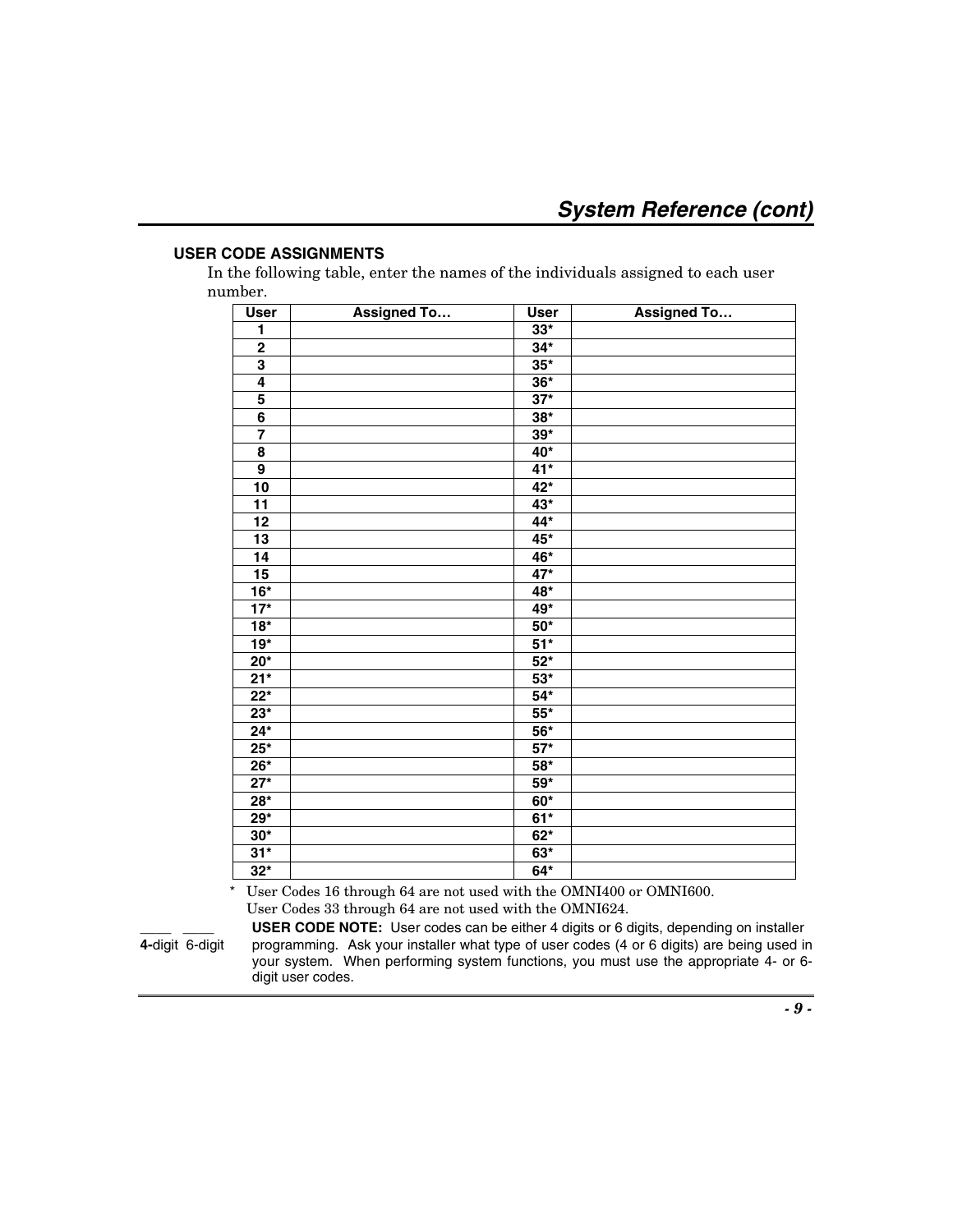# **Arming the System**

#### **IS THE SYSTEM READY?**

You can arm and disarm the burglar portion of your security system. Before you can arm the system, it must be "ready." If you have a protected door open, or someone is moving in view of a motion detector, the system will not display the "**READY**" message.

The system is ready if the READY/ $\blacktriangle$  light is lit and the display shows:

| LCD Keypad:            | <b>Fixed-Word Keypad:</b> | LED Keypad:     |
|------------------------|---------------------------|-----------------|
| <b>II SYSTEM READY</b> | READY/V LED lit           | READY/V LED lit |

**NOTE:** If programmed by your installer, you may arm the system if a delay or interior zone is faulted. However, faulted zones must be restored before your exit time expires or an alarm or zone bypass will result. Ask your installer if your system has this feature and, if so, if it causes an alarm or zone bypass.

#### **TO ARM THE SYSTEM AND LEAVE**

Enter your user code.

The System **ARMED/** light will go on and the display will show:



**NOTE:** The number 120 shown above for the LCD and Fixed-Word keypads indicates a counter that is updated every second and displays the amount of time remaining to exit without sounding an alarm.

Exit through a door designated by your installer as an exit/entry door. You must leave within the exit time programmed by your installer. Refer to the reference sheet for the time that has been set for your system.

This system can be programmed by the installer for the AUTOSTAY feature, which automatically bypasses interior zones programmed for AUTOSTAY if you arm the system and do not exit through a delay zone during exit time.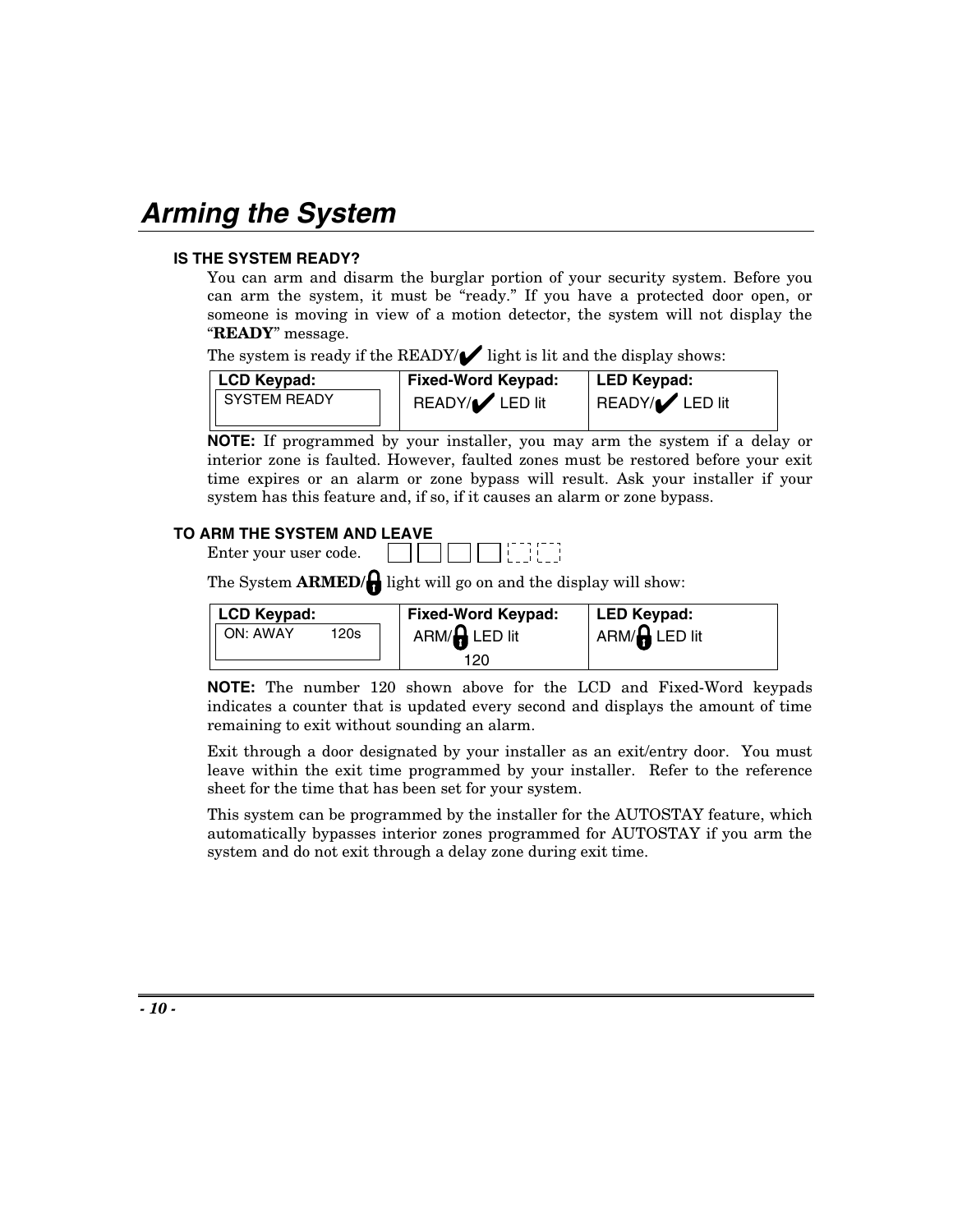#### **WHEN THE SYSTEM IS NOT READY**

If the system is **not** ready to be armed, the READY/✔ light will be **off** and the display will show which zone or zones are not ready. The following conditions will be indicated by the zone lights (LED keypad) or described on the display:

**Fast Blink** ...............................Alarm or tamper condition

**Slow Blink/Low Intensity** ...Bypass

**Slow Pulse** ..............................Trouble, problem with RF receiver, or low battery **Solid On** ...................................Zone faulted

**Example:** If the **READY/**✔ light is **not** lit and the **Zone 1** light **is solid on**, an

alarm sensor on Zone 1 is faulted. This might mean that a door is open or someone is walking in view of a motion sensor. Check all sensors on Zone 1 and resolve the problem. When all sensors are restored, the READY $\blacktriangleright$  light will come on and the

zone light will go out. In this example, the display shows:

| <b>NOT READY</b> | and | NOT RDY           | 'NL |
|------------------|-----|-------------------|-----|
|                  |     | <b>FRONT DOOR</b> |     |

Determine which zone or zones are not ready, resolve the problem, and arm the system normally. If the problem cannot be resolved, you may **bypass** the zone that is not ready. Bypassing should only be done if the problem on the zone cannot be resolved, OR if you intentionally wish to leave the zone disarmed. For example, you would leave the zone disarmed if you plan to keep the window open for ventilation. **Zones that are bypassed are not protected when the system is armed.** *See TO BYPASS A ZONE on page 13* for a description of the procedure.

#### **TO ARM THE SYSTEM AND STAY INSIDE**

To arm the perimeter portion of your burglar alarm and move around freely inside the premises, use the **STAY** mode.

Check to make sure the system is ready. When it is ready, press:

**STAY**  $\binom{?}{k}$  **followed by your user code.** 

When the system has been armed successfully, the ARMED/ $\bigcap$  (STAY) light is lit and the following is displayed:

| <b>LCD Keypad:</b> | <b>Fixed-Word Keypad:</b> | LED Kevpad:                                                          |
|--------------------|---------------------------|----------------------------------------------------------------------|
| II ON: STAY        | STAY/M                    | $\mathsf{I}$ ARM/ $\mathsf{A}$ and STAY/ $\hat{\mathsf{M}}$ LEDs lit |

**REMEMBER:** You must disarm the system or press  $(\sin \theta) / (\hat{\theta})$  to initiate the "quick exit" if you want to open the door or leave the premises after the exit time has expired. Quick Exit restarts the exit time without disarming the system.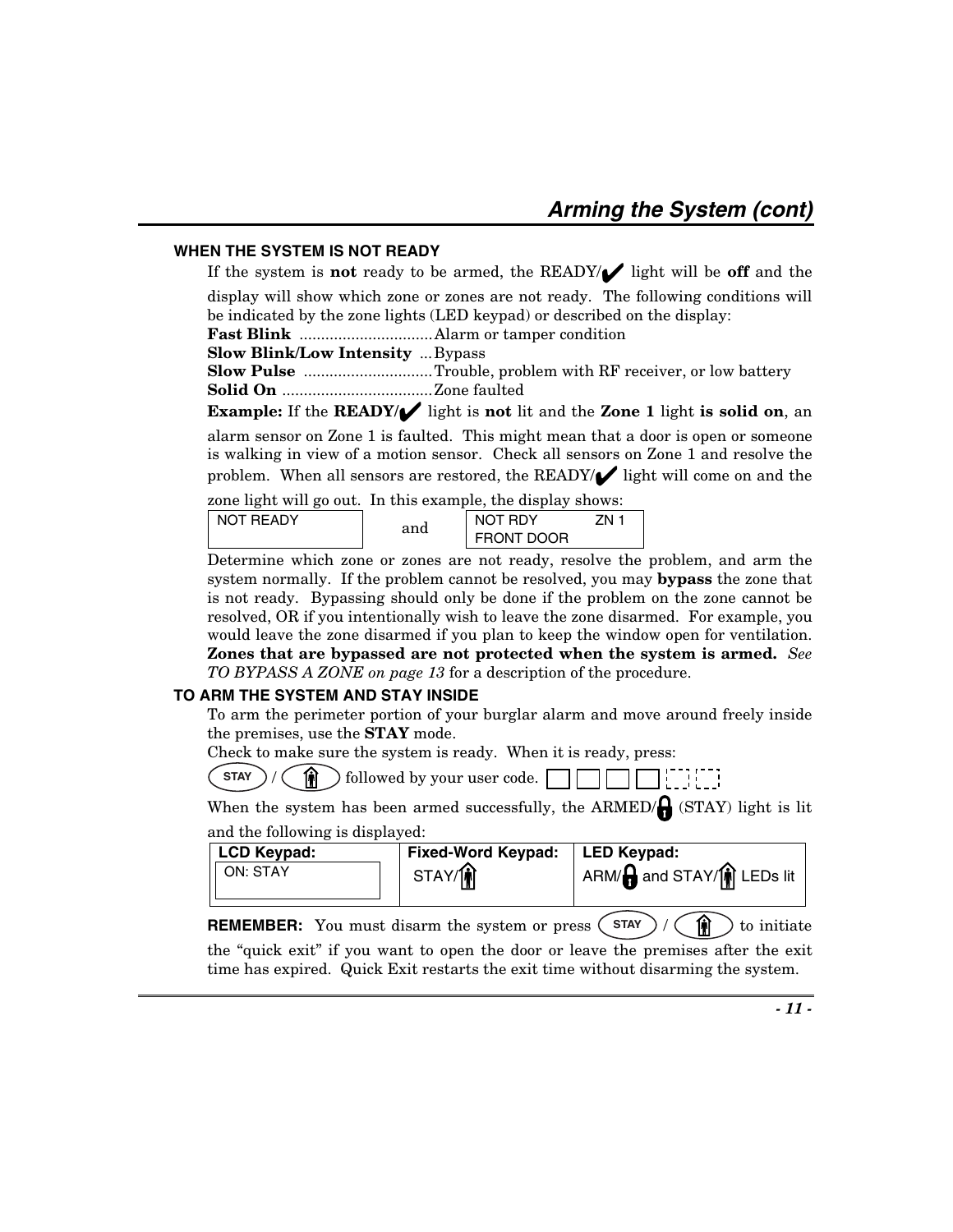### **Arming the System (cont)**

#### **TO ARM THE SYSTEM IN INSTANT MODE**

In **INSTANT** mode, all alarm sensors, including doors that normally have a delay to allow you to disarm the system, will report an alarm immediately if activated. Check to make sure the system is  $READV$ . When it is ready, press:

 $\frac{1}{2}$  **INSTANT** $\frac{1}{2}$   $\left(\frac{1}{2}$   $\frac{1}{2}$  followed by your user code.

When the system has been armed successfully, the  $ARM/\bigoplus$  light and the INSTANT/ $\bigtimes$  light are lit, and the following is displayed:



#### **TO ARM THE SYSTEM IN INSTANT MODE AND STAY INSIDE**

In **INSTANT STAY** mode, the perimeter portion of your burglar alarm system is armed, but the time delays are eliminated from your normal entry/exit door(s). All interior protection is disarmed, so you are free to move around inside.

Check to make sure the system is  $READV / \blacktriangle$ . When it is ready, press:



 $\text{STAY}$  /  $\left(\bigcap_{i=1}^{\infty}\right)$  followed by your user code. indind

When the system has been armed successfully, the ARM/ $\bigcap$  light, the INSTANT /

 $\mathbb{X}$ light, and the STAY/ $\hat{\mathbb{I}}$  light are all lit, and the following is displayed:

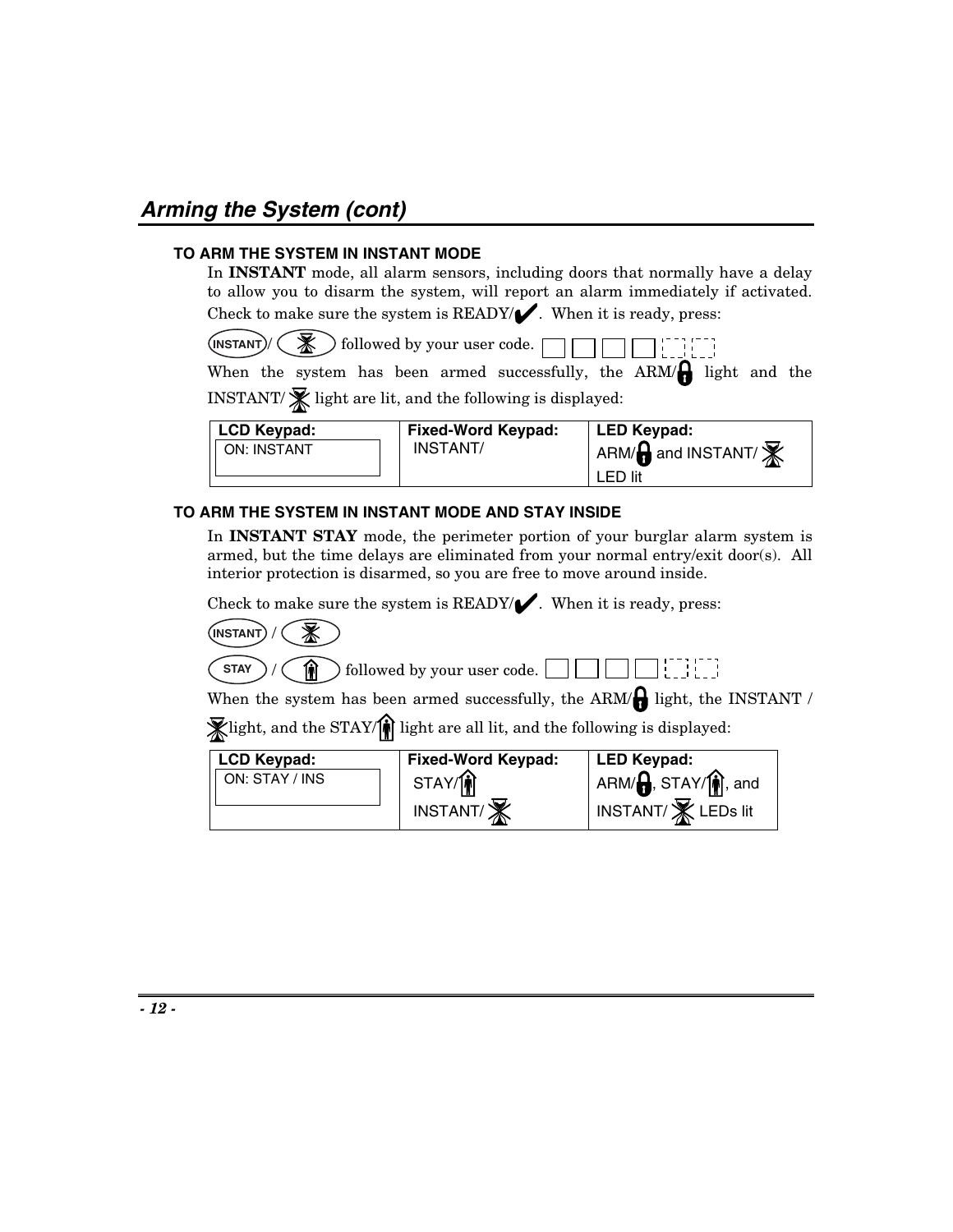#### **TO BYPASS A ZONE**

The Bypass function excludes a zone of protection from the security system until it is unbypassed (either by using the unbypass procedure or when you disarm the system). Bypassing can only be done while the system is disarmed.

**NOTE:** 24-hour zones may be bypassed, but can only be unbypassed if the zone is not faulted (condition has been cleared).

Press the BYPASS/ $\bullet\bullet$  button. Then enter your user code and the zone number to be bypassed, as follows:

**BYPASS** / **ALL** followed by your user code†

+ **Zone No.**

† If the Quick Bypass feature has been enabled by the installer, do not enter the user code when bypassing zones.

**NOTE:** Bypassed zones are **NOT** protected when the system is armed. After the bypass command has been accepted, the keypad sounds one long beep, and the following is displayed:

| LCD Keypad:        | <b>Fixed-Word Keypad:</b> | ∣ LED Keypad:            |
|--------------------|---------------------------|--------------------------|
| II BYPASSED: ZN 01 | BYPASS/ <b>AL</b>         | Zone LEDs of the zone(s) |
| II FRONT DOOR      | Zone number displayed     | bypassed slowly blink    |

To Bypass multiple zones, within 10 seconds of the BYPASS/ $\bigodot$  + User Code + Zone No. entry, enter:

 $(BYPASS) / (I \rightarrow ) +$  Zone No.

This command can be repeated for each zone to be bypassed.

#### **TO UNBYPASS A ZONE**

Pressing the BYPASS/ $\bigodot$  button returns a bypassed zone to normal operation. To unbypass a zone, the system must be disarmed. (Also note that 24-hour zones cannot be unbypassed if they are faulted.) To unbypass a zone(s), repeat the bypass function as follows:

**BYPASS** / **COL** followed by your user + **Zone**  197877 code† **No.**

† If the Quick Bypass feature has been enabled by the installer, do not enter the user code when unbypassing zones.

After unbypassing, the zone display will show the state of the zones.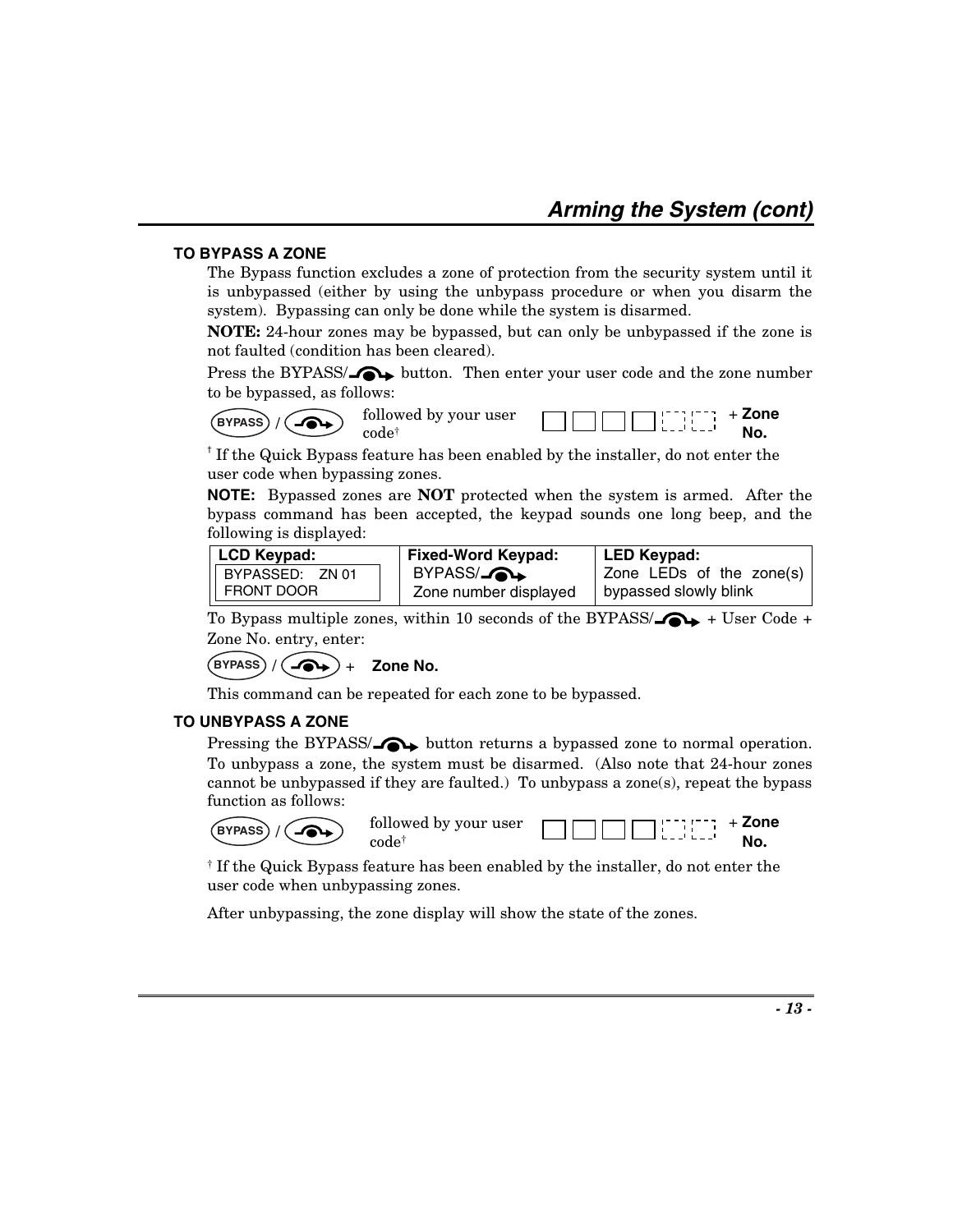# **Disarming the System**

When you disarm the system, you disarm only the burglar portion of your system; any smoke or heat detectors and panic keys will remain armed. You must enter through a designated entry door and disarm the system within the time allowed. You can have different amounts of time for different entry points. See your system reference sheet *(page 7)* for the times established for your system.

To disarm your system:

| Enter your user code. |  |  | <b>ANDO DATE</b> |
|-----------------------|--|--|------------------|
|-----------------------|--|--|------------------|

If no alarms have taken place, the **ARMED/** light will go off, or the display shows:

| LCD Keypad:     | <b>Fixed-Glass Keypad:</b> | LED Keypad:     |
|-----------------|----------------------------|-----------------|
| II SYSTEM READY | READY/V LED lit            | READY/V LED lit |

If alarms occurred when the system was armed or if a trouble condition exists, the display shows:

| <b>LCD Keypad:</b>                |  | <b>Fixed-Glass Keypad:</b> | LED Keypad, zone LEDs:                                            |  |  |  |
|-----------------------------------|--|----------------------------|-------------------------------------------------------------------|--|--|--|
| <b>ALM MEM</b><br>ZN <sub>1</sub> |  | ARM LED/ $\bigcap$ lit     | Fast Blink = alarm or tamper<br>Slow Blink = bypass               |  |  |  |
|                                   |  | READY/ <i>I</i> LED blinks | Slow Pulse = trouble, problem<br>with RF receiver, or low battery |  |  |  |
|                                   |  |                            | Solid $On = zone$ faulted                                         |  |  |  |

Burglary alarms will sound a steady tone at the keypad(s), and fire alarms will generate a pulsing sound.

**IMPORTANT:** If an intrusion has taken place while you were away, do not enter until the location has been checked. Call for help from a neighbor's house and wait there for the police.

To clear the display of alarm or trouble conditions and silence the audible alert:

Enter your user code again.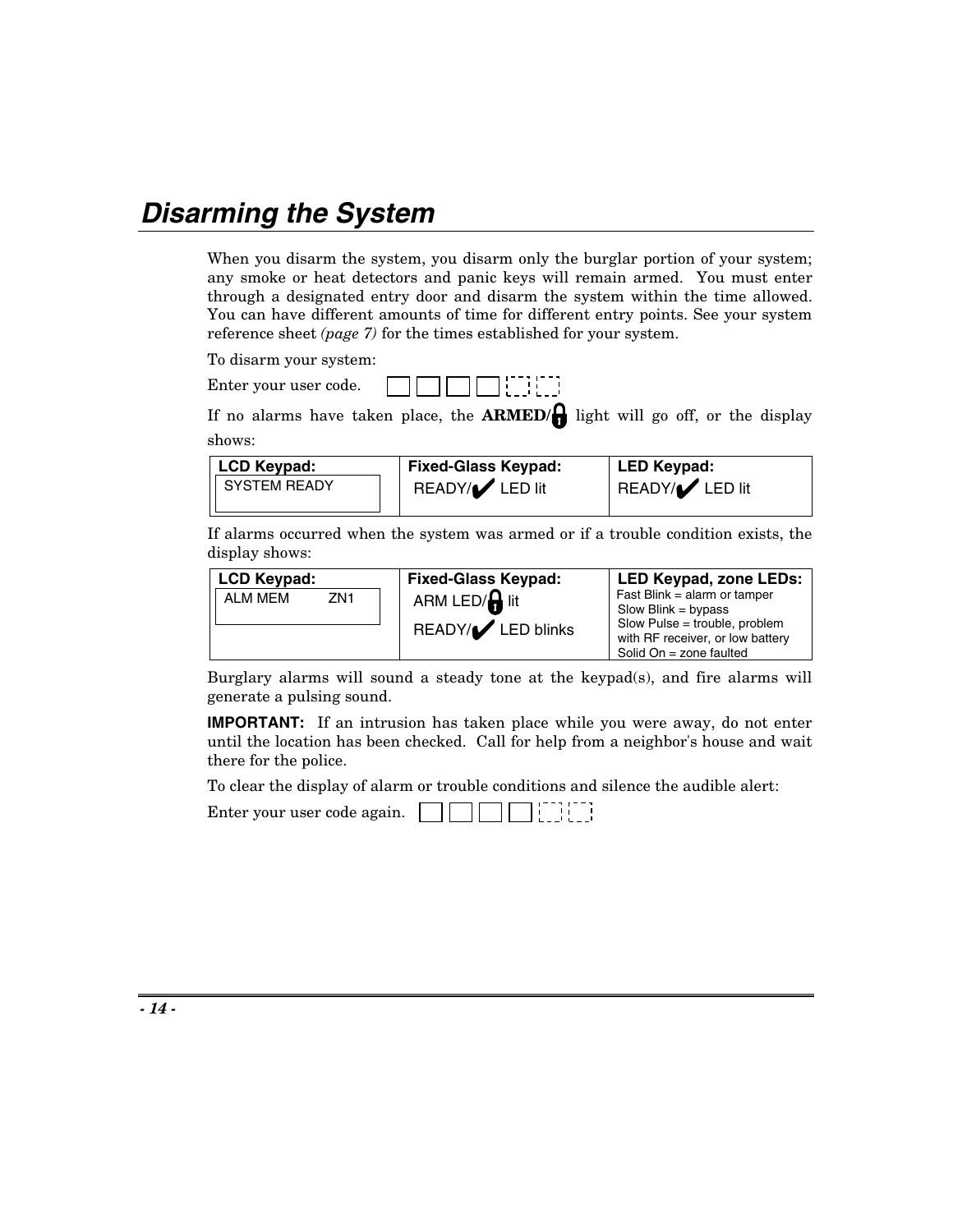#### **TO ADD OR CHANGE A USER CODE**

Users can be added or changed directly at the keypad. Your system can have up to 15 (OMNI400 and OMNI600), 32 (OMNI624), or 64 (OMNI848) different user codes, with each assigned to one of four authority levels and to a primary partition (OMNI624 and OMNI848 only). The authority level determines the functions that user can perform. In addition, your system can be set up for 4-digit or 6-digit user codes. Ask your installer which type of user codes is used in your system.

**To add or change a user code, press the following:** 



OMNI624, or 01–64 for the OMNI848.

#### **Authority Levels**

| Level         | <b>Functions Allowed</b>                                                                |
|---------------|-----------------------------------------------------------------------------------------|
|               | Primary Master: access all partitions; can view log and set time; assign other user     |
|               | codes; all system functions                                                             |
| $\mathcal{P}$ | Secondary Master: same as primary master except cannot change the primary               |
|               | master's code                                                                           |
| -3            | User: cannot assign codes and cannot bypass zones                                       |
| 4             | Limited user: same as level 3, except can disarm the system only if it was armed by     |
|               | another user with level 4 authority (cannot disarm if armed by user of higher authority |
|               | level).                                                                                 |

#### **ASSIGNING PARTITIONS TO USERS (OMNI624 and OMNI848 ONLY)**

When a user code is assigned, that user is automatically allowed to perform system functions in the partition in which the user's code is assigned. You can also allow users to access other partitions and turn on open/close reporting to a pager by using the #7 command as follows:



 $\#$   $\left($   $\left($   $\frac{7}{2}$   $\right)$  [master user code] [user no.] [1, 2, 3<sup>\*</sup>, or 4]

where: master user code = user with authority level 1 or 2

user no. = the user that will be assigned access to other partitions

1, 2, 3, or  $4 =$  enter the partition(s) 1-3\* you want this user to have access to; enter 4 if you want this user to send open/close reports to a pager

\* Partition 3 is available on the OMNI848 ONLY.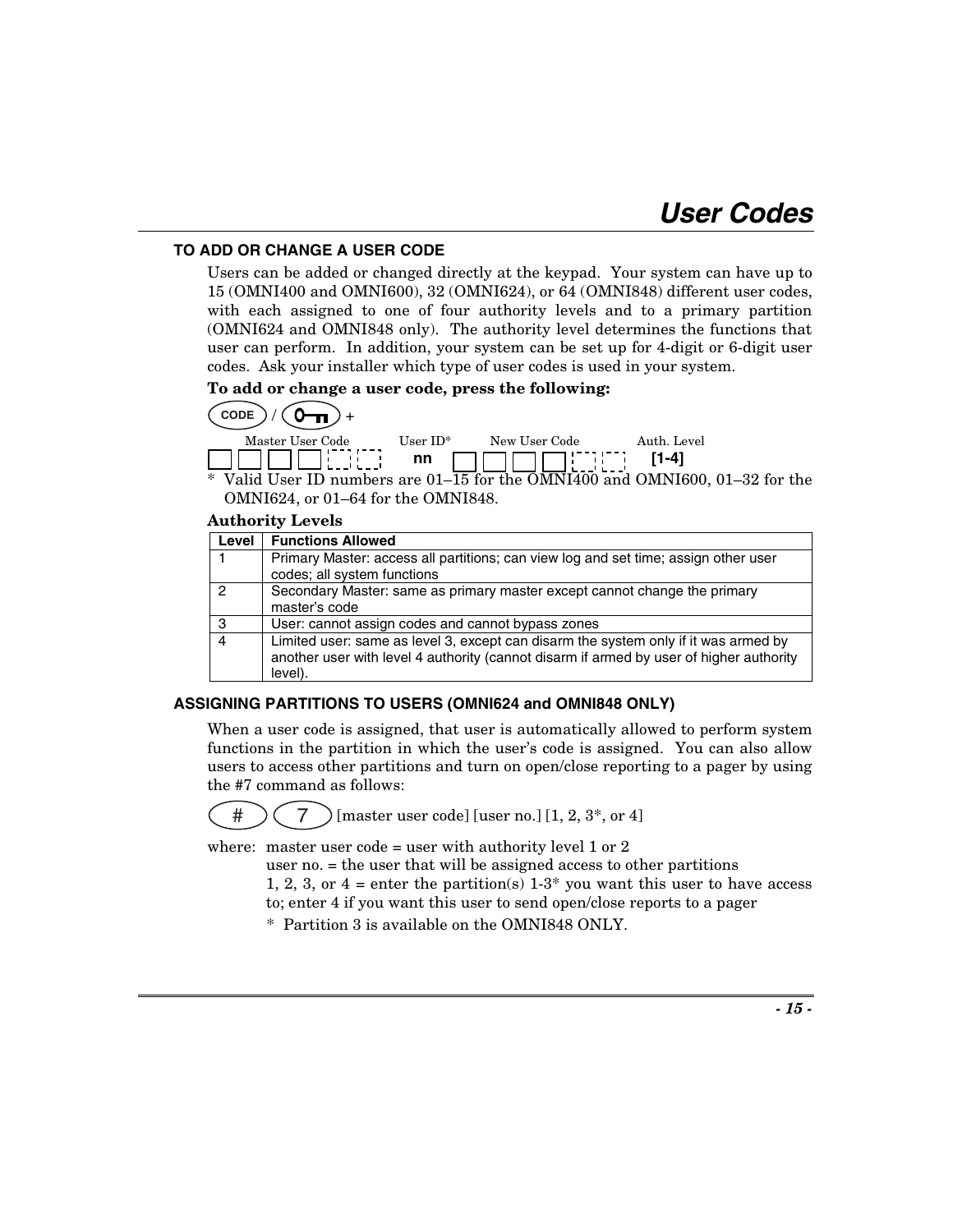# **Miscellaneous Commands**

#### **TO DELETE A USER CODE**

To delete a user, press the CODE/ $\bigcirc$  button followed by the 4-digit (or 6-digit) master user code. Enter the user number, then press [#] to delete. For example, to delete user 3, do the following:



**NOTE:** User no. 1, the master user, cannot be deleted but it can be changed using the ADD OR CHANGE A USER CODE procedure.

#### **DURESS**

Your system can be programmed to send an emergency signal to the central station if you are forced to enter the premises under threat. If you choose to include this feature, assign codes to user 15 (OMNI400 and OMNI600), 31 and 32 (OMNI624), or 60-64 (OMNI848), which are dedicated to this function, if programmed. Use these codes **only** under a duress circumstance.

#### **QUICK ARMING**

If programmed by your installer, Quick Arming allows you to arm the system in the AWAY mode without entering a user code.

Press  $($  #  $)$ , then  $($  1

#### **NOTES:**

- Disarming your system always requires a valid user code.
- This system can be programmed by the installer for the AUTOSTAY feature which automatically bypasses interior zones if you arm the system and do not exit through a delay zone during exit time.

#### **QUICK FORCED ARMING**

If programmed by your installer, Quick Forced Arming allows you to arm the system in the AWAY mode by automatically bypassing all zones that are not ready.

Press  $($  #  $)$ , then  $($  2

#### **NOTES:**

- A valid user code is still required to disarm the system.
- This system can be programmed by the installer for the AUTOSTAY feature which automatically bypasses interior zones programmed for AUTOSTAY if you arm the system and do not exit through a delay zone during exit time.

**UL NOTE:** This feature is disabled on UL installations.

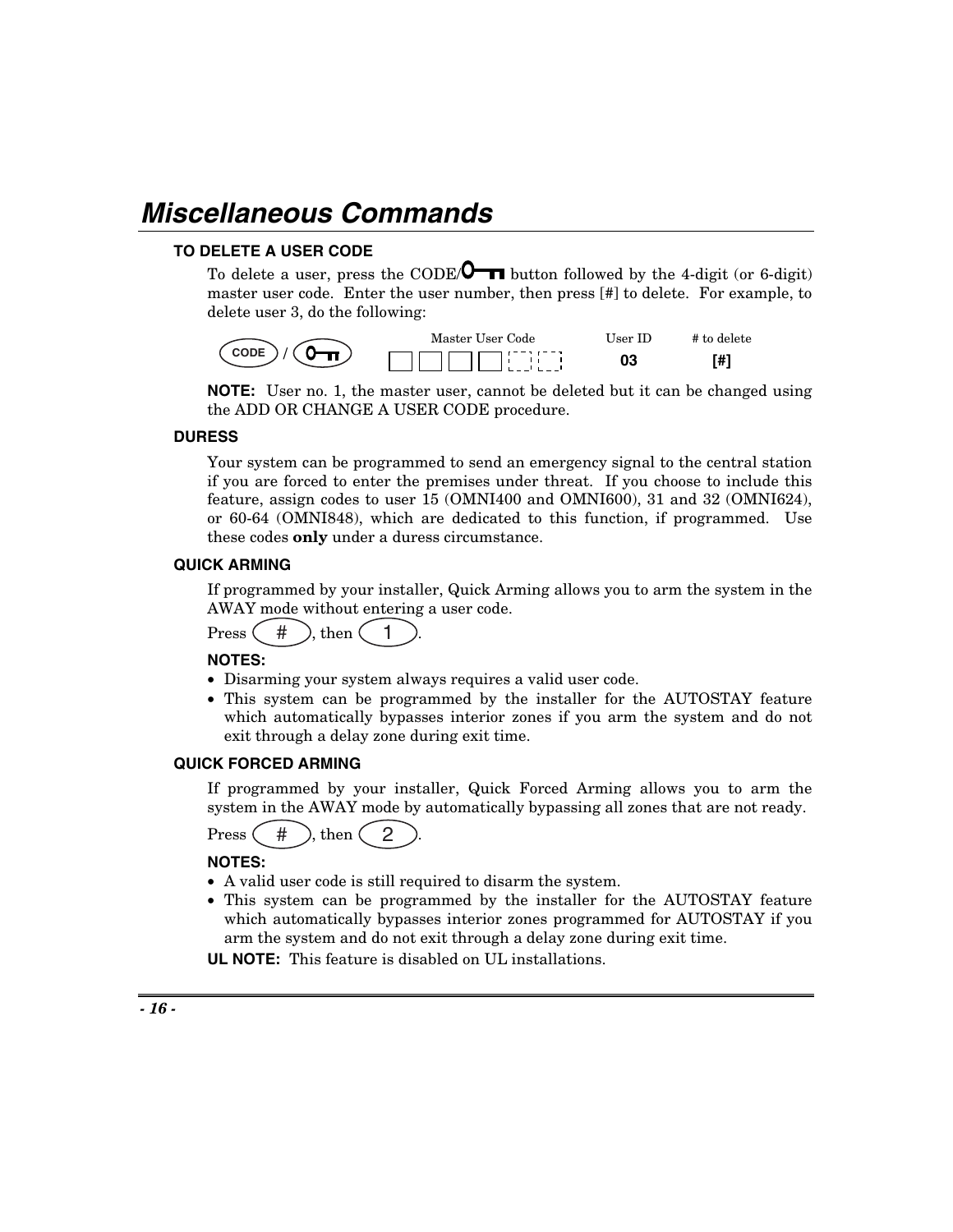#### **QUICK BYPASS**

If you have Quick Bypass programmed for your system, you can bypass zones without entering your user code. The Quick Bypass procedure is:

#### **BYPASS** / **2-digit Zone No. (e.g., 01 for zone 1)**

**NOTE:** Bypassed zones are not protected when the system is armed. After the bypass command has been accepted, the keypad sounds one long beep. The zone light of the bypassed zone(s) slowly blinks, or the display shows:

| <b>LCD Keypad:</b>             | <b>Fixed-Word Keypad:</b>  | LED Keypad:                |  |  |  |
|--------------------------------|----------------------------|----------------------------|--|--|--|
| I BYPASSED:<br>ZN <sub>1</sub> | BYPASS/ <b>-O+</b> LED lit | Zone light of the bypassed |  |  |  |
|                                |                            | zone(s) will slowly blink  |  |  |  |

**NOTE:** Temporary users (e.g., babysitters, housekeepers, etc.) should not be shown the Bypass procedure.

#### **QUICK EXIT**

Quick Exit restarts the exit delay time if the system is already armed. This allows someone to leave after the system has been armed, without having to disarm the system first.

| To restart the exit delay time, press: $\binom{STAT}{}$ / |  |  |
|-----------------------------------------------------------|--|--|
|-----------------------------------------------------------|--|--|

#### **TURN CHIME ON/OFF**

Chime is an optional feature that causes the keypad to beep when selected doors are opened while the burglary protection is off or disarmed.

Only your installer can program a zone for the Chime feature, but once programmed, you can turn Chime on or off to meet your daily needs.

To turn Chime on or off: Press  $($  #  $)$ , then  $($  6

#### **ASSIGN USERS ACCESS TO OTHER PARTITIONS (OMNI624 and OMNI848 ONLY)**

You can assign users access to any of the partitions in a multi-partition system by entering the following:



where 1, 2,  $3^*$  are the partitions to which the user is authorized to access.

\* Partition 3 is available on the OMNI848 ONLY.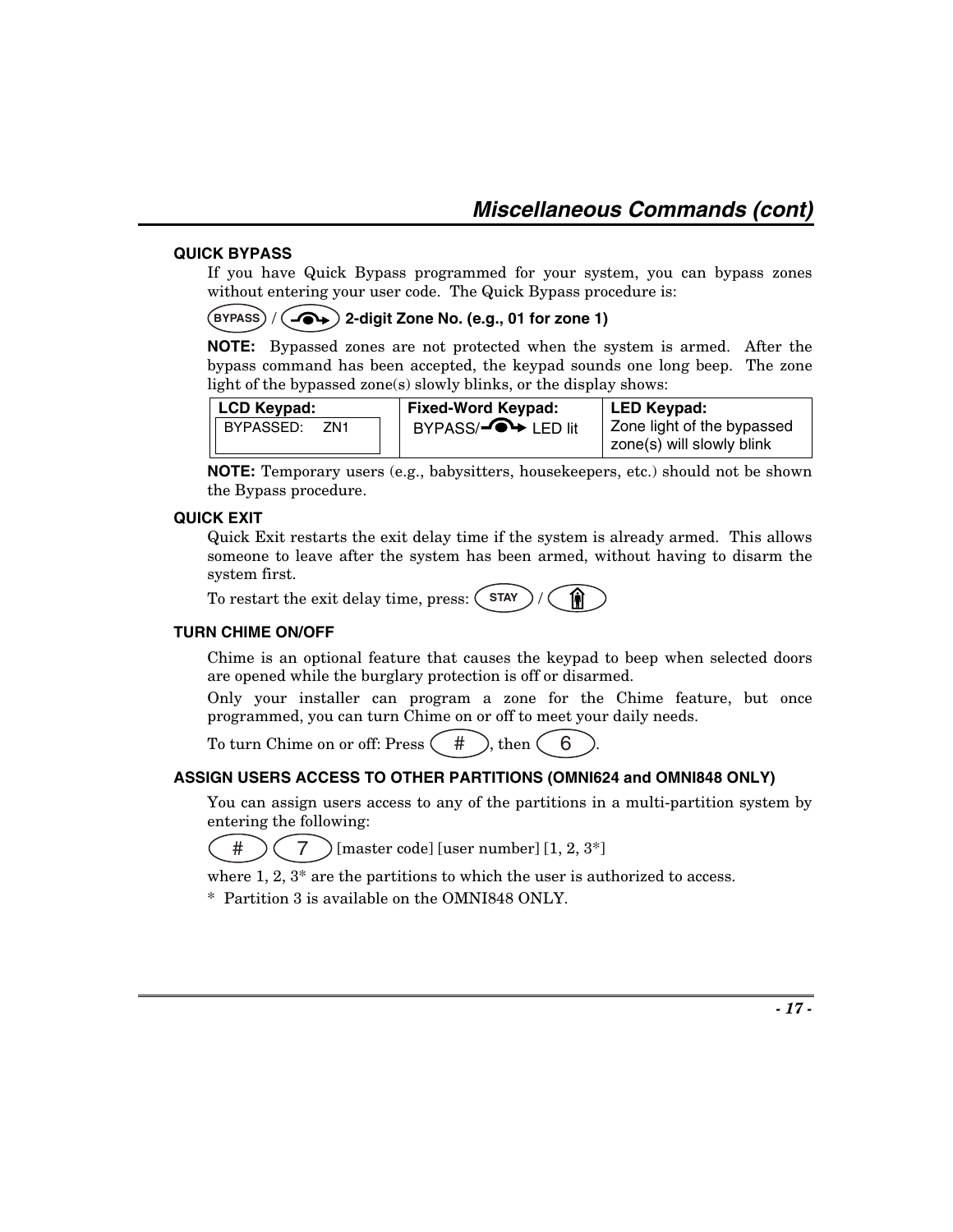### **Miscellaneous Commands (cont)**

#### **CHANGE PARTITION (OMNI624 and OMNI848 ONLY)**

To arm or disarm other partitions from your keypad, enter the following:



where:  $1-3^*$  = the desired partition you wish to change to

When you enter a partition number  $(1-3^*)$ , the system displays the current armed state for that partition. You can then arm or disarm the partition by entering the arming/disarming command.

- $0 = \text{arms all partitions}$
- $9 =$  disarms all partitions

\* Partition 3 is available on the OMNI848 ONLY.

#### **SET AUTO-ARM TIME**

Set Auto-Arm Time lets you set the time your system will automatically arm. To set the Auto On Time:

Press  $(\# )+(\frac{5}{5})+(\frac{4}{4})+ \text{user code} + \text{hour } 00-23 + \text{minute } 00-59.$ 

The keypad will prompt you for the required entries.

#### **TO VIEW AUTOARM TIME**

To view the autoarm time for the partition to which the keypad is assigned, press: # + 5 + 2 + user code with authority level 1 or 2.

AUTOARM TIME: 05:00PM

(The user code is not required if so programmed by installer.)

#### **DOOR STRIKE**

To activate door strikes:

Press  $(\# )+(\frac{5}{2})+(\frac{7}{2})+Down$ .

If programmed, certain user codes can also be used to open a door. See your installer for door numbers.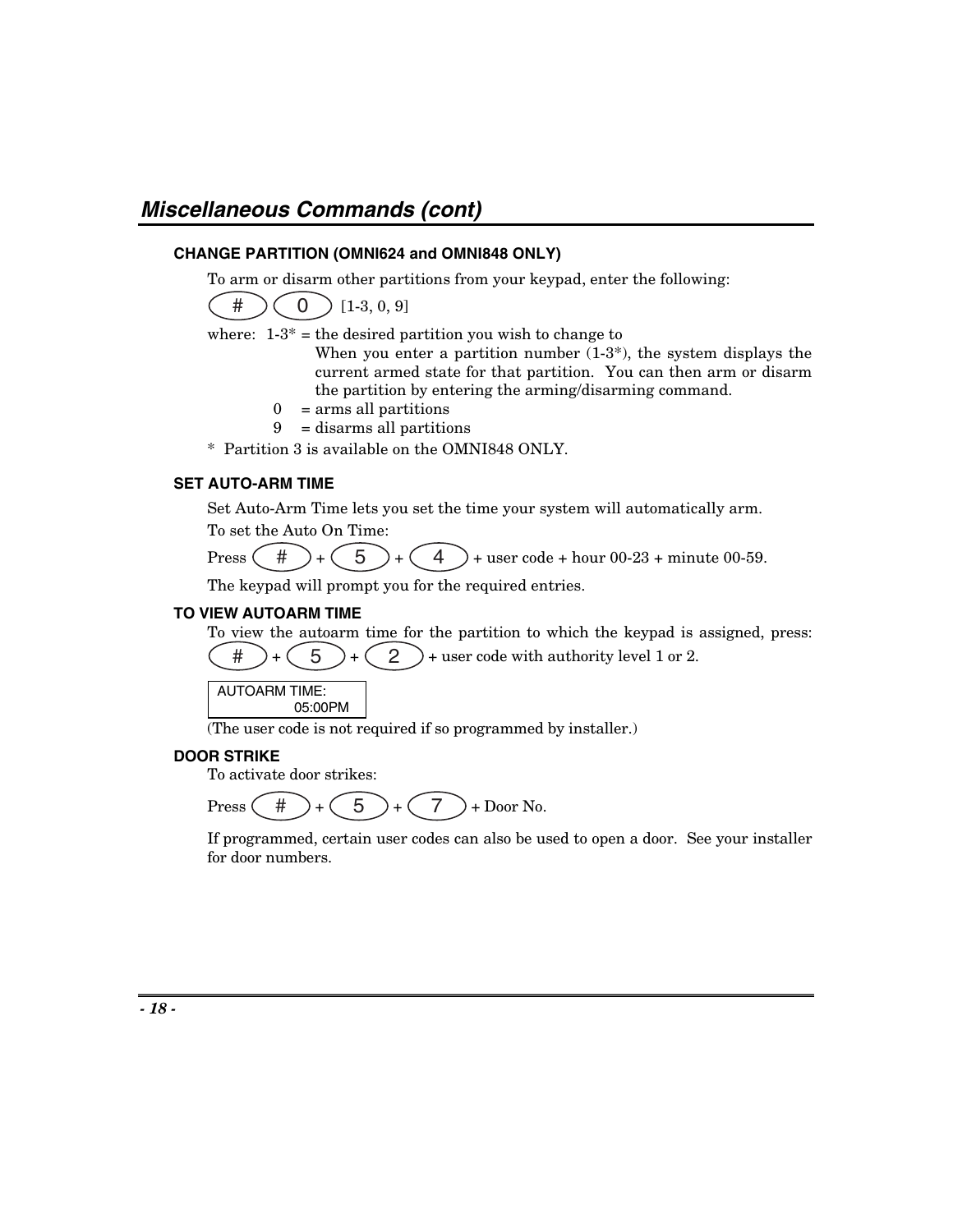#### **VIEW QUICK COMMAND LIST (LCD Keypads on OMNI624 and OMNI848 ONLY)**

To view a display of available quick commands, press:

$$
(\# ) + (5) + (0).
$$

To step through the available quick commands, press  $($  #

To exit the quick command list, press  $\theta$ 

#### **VIEW TIME (LCD KEYPADS ONLY)**

To view the system time, press:  $(\# )+(\frac{5}{2})+(\frac{1}{2})$ . A typical display is

as follows:

 Jan 27, 2001 08:15A

#### **SET TIME**

To set the time, press:  $( # ) + ( 3 ) +$  user code (not required if so programmed by installer), then follow the prompts (on LCD keypads only) and enter the hour, minute, month, day, and year. All entries are 2-digit entries. Additionally, if your system installer has set your system to use an internal crystal real-time clock, you will be promted to enter a crystal adjustment. If your clock has been keeping the proper time, respond to the crystal adjustment prompt by pressing  $(1)$  followed

by  $(0)$   $(0)$  when the system prompts you for an adjustment value. If the clock has not been keeping time correctly, when the crystal adjustment prompt is

displayed, proceed as follows:

- 1. Enter 0 (Adjust down Clock fast) or 1 (Adjust up Clock slow). The adjustment value prompt is displayed.
- 2. Determine how far off the clock is (in seconds) from the correct time.
- 3. Determine the number of days since the last time the clock was set.
- 4. Divide the number of seconds that the clock is off by the number of days since the last time the clock was set.
- 5. Enter the result of step 4 as the adjust value. Valid entries are 00 for no change, 1–29 for seconds to add (per day), or 1–30 for seconds to subtract (per day). If the value entered is valid, an acknowledgement is sounded. If the value entered is not within the valid range, an error is sounded.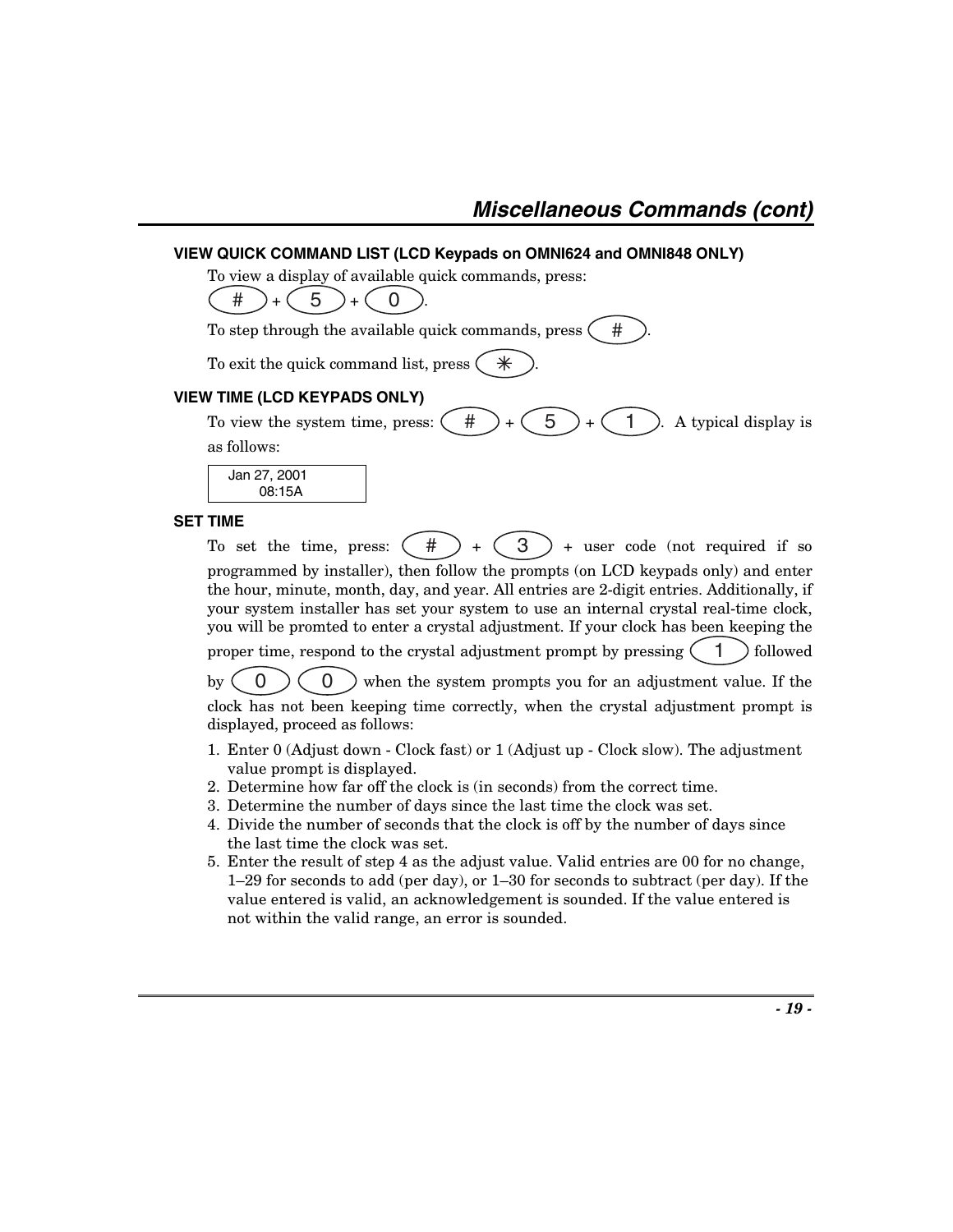### **Miscellaneous Commands (cont)**

#### **DISPLAY ZONE DIRECTORY (LCD KEYPADS ONLY)**

To view a list of the zones in the current partition, press  $(\# )+(\# )$ . The zones will automatically scroll.

#### **USER LOG VIEW (LCD KEYPADS ONLY)**

To view the system log, press:  $(\# )+(\frac{5}{2})+(\frac{3}{2})$  + user code.\*

(\*The user code is not required if so programmed by installer.)

When the command is accepted, the display will show the most recent event.

Pressing either  $\left( \begin{array}{c} \mathsf{STAY} \end{array} \right) / \left( \begin{array}{c} \hat{\mathsf{M}} \end{array} \right)$  or  $\left( \begin{array}{c} \ast \\ \end{array} \right)$  exits this mode.

Pressing any other key advances to the next valid log entry.

#### **KEY FOB LOW-BATTERY TEST (OMNI624 and OMNI848 ONLY)**

To activate the key fob low-battery test:

Press :  $(\# )$  then  $(5)$  +  $(6)$ 

The test mode is indicated as follows:

| LCD Keypad:               |    | <b>Fixed-Word Keypad:</b> | LED Keypad:                |  |  |  |
|---------------------------|----|---------------------------|----------------------------|--|--|--|
| <b>I</b> Keyfob Bat. Test |    | AС                        | An acknowledgement tone is |  |  |  |
| #56<br>$\bigstar = E$ xit | FΟ | TEST                      | sounded.                   |  |  |  |

When a keyfob button is pressed, the system will provide a display indicating if the keyfob has a low-battery condition.

The system exits this mode when the star  $(*\ast)$ key is pressed.

#### **KEYPAD BACKLIGHT TIMER**

If you are using an OMNI-KP, OMNI-KP-US, OMNI-LCD, or OMNI-LCD-US keypad, these keypads have a timer controlled keypad backlight that is on for 120 seconds following a key press (timer on) or constantly on (timer off).

#### **To change the backlight timer:**

OMNI-KP or OMNI-KP-US: Press the  $(\text{INSTANT}) / (\mathcal{K})$  and  $(\text{cone}) / (\mathcal{O}_{\text{TR}})$  keys

at the same time and hold down for two seconds until you hear a beep. Pressing the

1 ) key toggles a zero or one in the display.

 $0 =$  Timer off (backlight always on)

1 = Timer on (backlight on for 120-seconds following key press)

Press the  $(* )$  key to exit this Backlight menu.

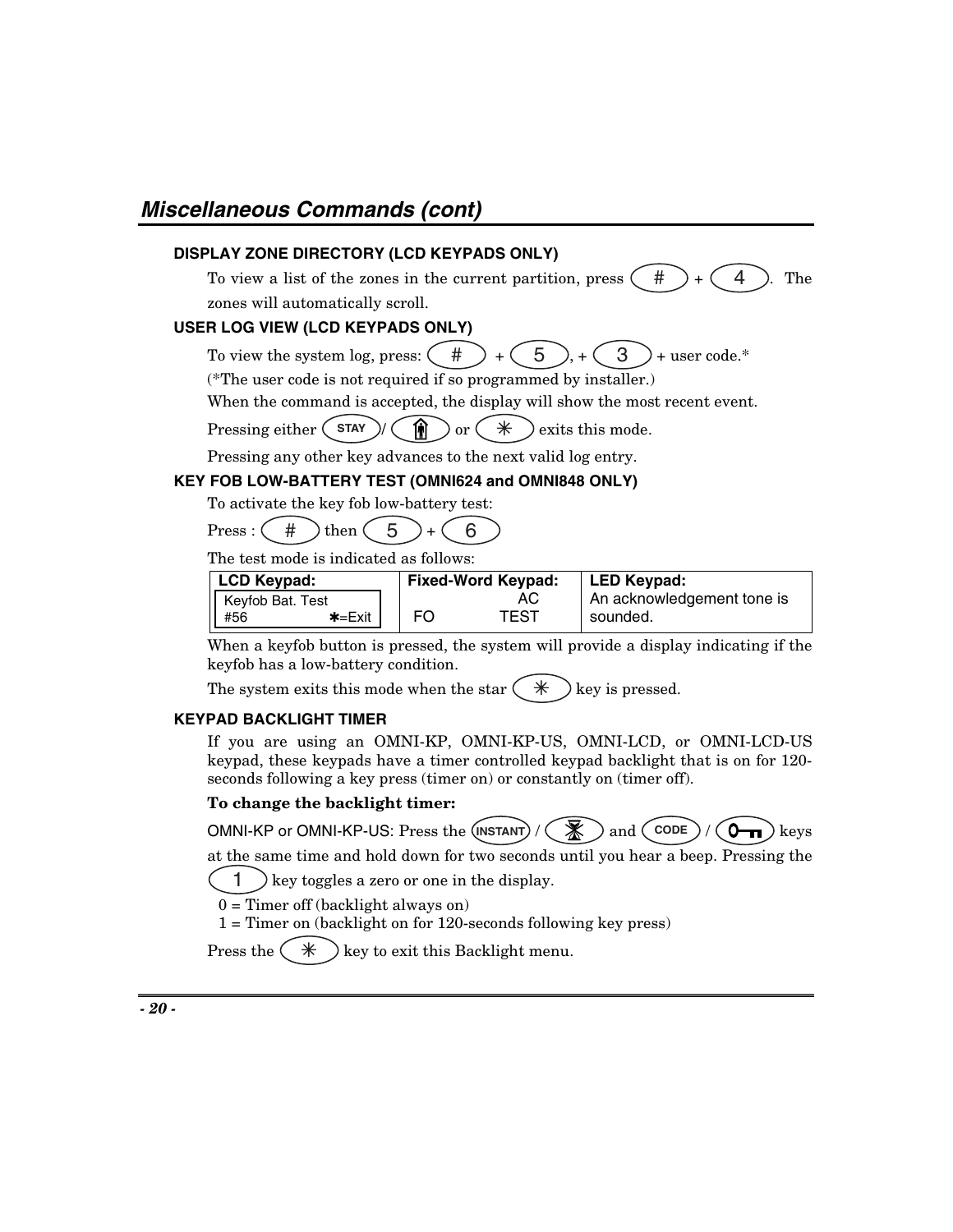OMNI-LCD or OMNI-LCD-US: Press and hold down the  $(\text{INSTANT}) / (\mathcal{K})$  and

**CODE**  $/$  ( $\mathbf{O}_{\mathbf{T}}$ ) keys at the same time for about two seconds. Press the  $(1)$ 

key to toggle the display between:

Backlight 120s time out …. and …. Backlight Always On

Press the [✱] key to exit this Backlight menu.

#### **KEYPAD SOUNDER**

The sounder (or loudspeaker) housed inside the keypad emits (annunciates) sounds according to the condition of the security system. If you are using an OMNI-KP, OMNI-KP-US, OMNI-LCD, or OMNI-LCD-US keypad, the sounds from the keypad sounder can be controlled.

#### **To change the keypad sounder:**

| OMNI-KP or OMNI-KP-US: Press the $(BYPASS) / (S+1)$ and $(CODE) / (O+1)$ keys |  |  |  |  |
|-------------------------------------------------------------------------------|--|--|--|--|
|                                                                               |  |  |  |  |
|                                                                               |  |  |  |  |

at the same time and hold down for two seconds until you hear a beep. Press any key (except the  $(*\ast)$  key) to toggle the sounder on or off.

 $0 =$  Sounder off  $1 =$  Sounder on

Press the [ $\ast$ ] key to exit the sounder menu.

OMNI-LCD or OMNI-LCD-US: There are four modes available in the Sounder Menu. They are as follows:

- On Normal Sounder Keys (all sounds on)
- Key Only Key Clicks
- Fire Only Fire Sounder (temporal sounder not supported by all systems)
- Off No Sounds at all
- To use the OMNI-LCD or OMNI-LCD-US sounder menu:
- 1. Press the  $\left(\frac{BYPASS}{\rightarrow}\right)$  /  $\left(\frac{A}{\rightarrow}\right)$  and  $\left(\frac{CODE}{\rightarrow}\right)$  /  $\left(\frac{B}{\rightarrow}\right)$  keys at the same time and hold down for two seconds. This accesses the Sounder Menu.
- 2. Press the  $\begin{pmatrix} 1 \end{pmatrix}$  key to toggle through the four modes listed above (stop at desired mode).
- 3. Press the  $\begin{pmatrix} 2 \end{pmatrix}$  key to toggle through the sounder volume choices (high or low appears on the display).
- 4. Press the  $\begin{pmatrix} 3 \end{pmatrix}$  key to adjust the sound of the key acknowledge (Ack H or L appears on the display).
- 5. Press the  $(*\ast)$  key to exit the Sounder Menu.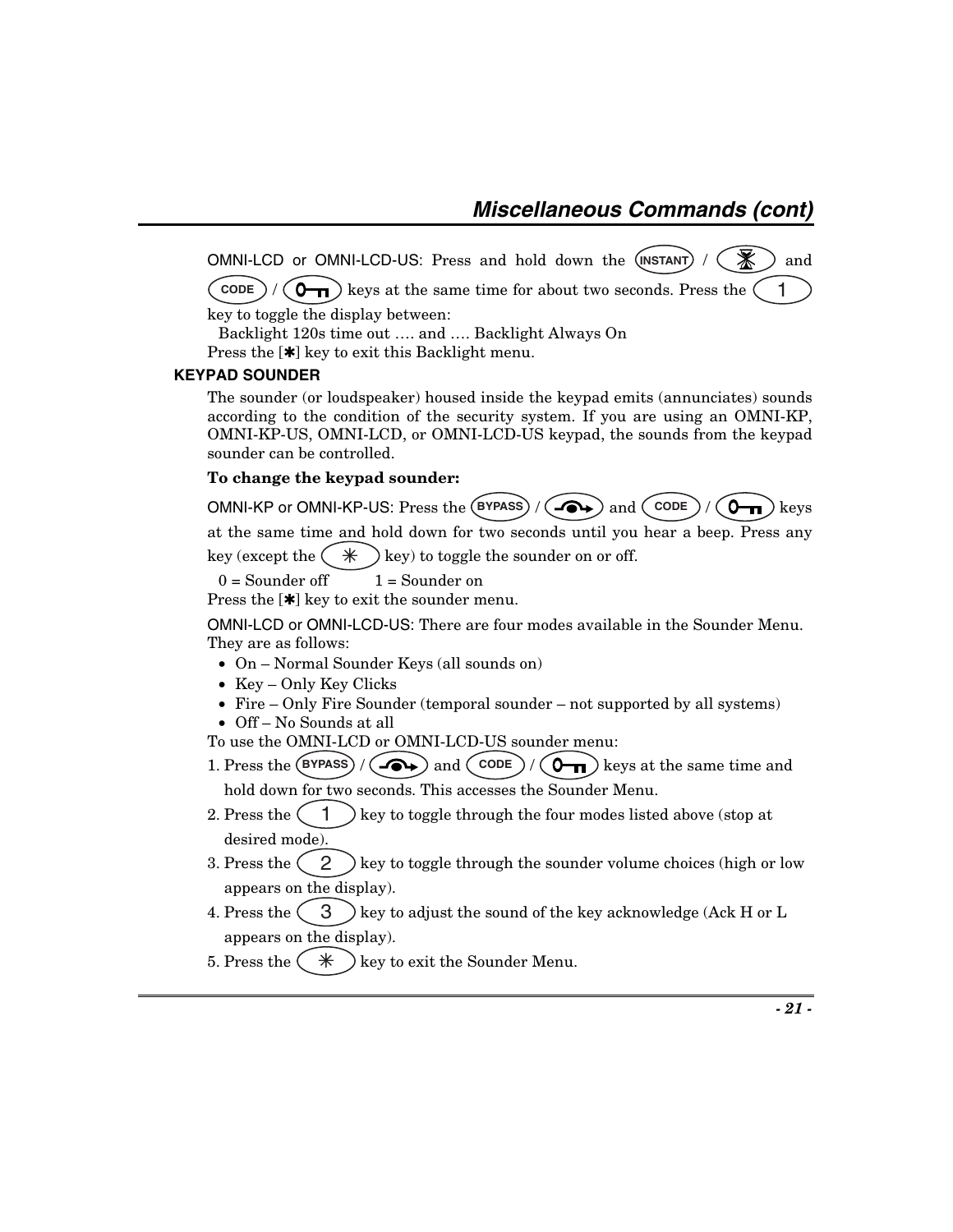### **Using a Pager**

If so programmed, the system can send messages to a pager. The messages are displayed as follows:

 $ACCT E XXX$  where:

- "ACCT" = the 4-digit central station No. 1 account number set by your system installer. We suggest that you obtain the number from your system installer and record it here. "ACCT"  $=$   $\vert$ 
	- "E" = the event code. There are 4 event types: alarms, troubles, openings, and closings. These event codes are as follows:

 $\text{Opening } = 0, \text{ Closing } = 1, \text{ Alarm or trouble } = 9$ 

- "XXX" = the zone\* or user\* designation, depending on the event.
	- \* Possible Zone numbers are: 001–008 (OMNI400), 001–012 (OMNI600), 001–024 (OMNI624), 001–048 (OMNI848) Possible User numbers are: 001–015 (OMNI400 and OMNI600), 001–032

(OMNI624), 001–064 (OMNI848) Note that the following actions not requiring a user code are reported as:

- Soft keys  $*&#$ , 1&3, and 7&9 send event number 9 and zone number of 124.
- If the system is programmed by your installer for Stay Arms Stay, when the system is armed by pressing the  $[STAY/\hat{p}]$  key it will be reported to the pager as user 001.
- If the system is programmed by your installer for Instant Arms Away, when the system is armed by pressing the [INSTANT/ $\mathcal{K}$ ] key it will be reported to the pager as user 001.
- If the system is armed with a keyswitch, programmable digits that were set up by your installer will be sent to the pager as the user number.
- When the system auto arms, it will be reported to the pager as user number 126.

If multiple events occur, only the signal for the highest-priority event is sent. Events ranked from highest to lowest priority are alarm, trouble, open, and close.

#### **CHANGING THE PAGER PHONE NUMBER (FOLLOW-ME)**

You can change your pager follow-me phone number as follows if your installer enabled this feature:

1. Access pager number programming by pressing the following keys in sequence:

 $#$  ),  $(5)$ , and  $(8)$ 

An acknowledgement tone sounds to indicate pager number programming has been accessed.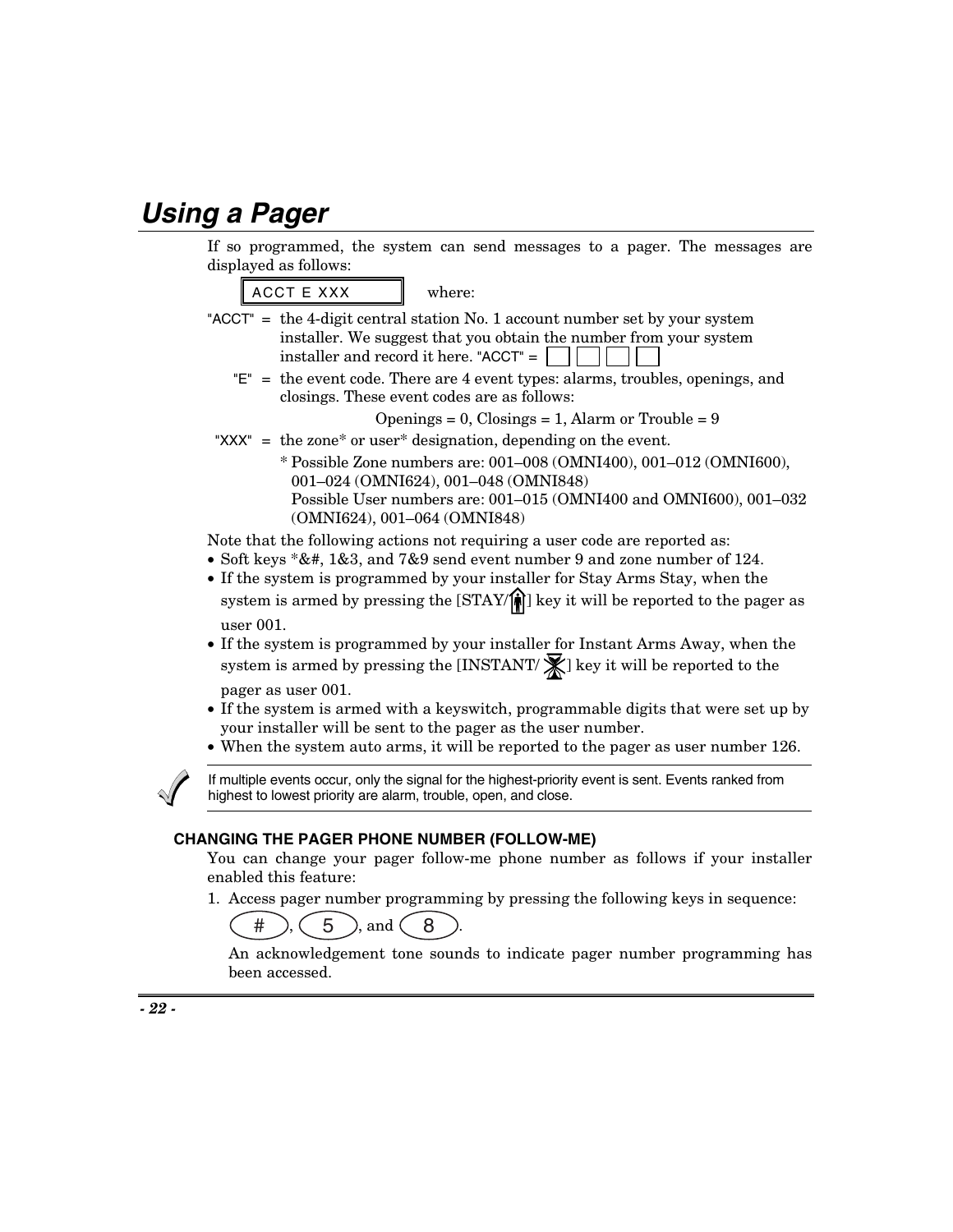

The [#], [5], [8] command is accessible only while the system is disarmed and the dialer, dialer delay, and bell are not active.

In pager phone number programming mode, only the LCD keypad provides visual display of the numbers already programmed or numbers that are being changed. The LED and fixed-word style keypads provide no visual keypad display of these numbers.

2. Enter your new pager phone number. Your new pager phone number may consist of up to 16 characters  $(1-9, 0)$ . It may be necessary to add time to allow the pager to answer before dialing your pager number. To enter a 2-second

pause, press the  $(\overline{\text{CODE}})$  /  $(\overline{\text{O}_{\text{m}}})$  key. (Entering a 2-second pause is optional

and is not required to enter your pager phone number.) If the CODE/ $\overline{O}$  **k**ev was pressed, it counts as one character. The keypad will emit a single acknowledgement chirp as each number is pressed.

3. Press the  $\left( \begin{array}{c} \# \\ \end{array} \right)$  key after you have made your pager phone number changes.

Pressing the [#] key saves your new pager number and nulls out the remaining locations. An acknowledgement tone sounds.

To exit without saving changes, press the  $(* )$  key to exit pager phone number

programming. An acknowledgement tone sounds to indicate pager number programming has been exited.

If you press the [✴] key without first pressing the [#] key to save your new pager phone number, the system exits the pager phone number programming mode without saving the changes. If no key is pressed within 10 seconds, the pager phone number programming mode times out

and exits automatically without saving any information entered.

#### **TURN PAGER REPORTING ON/OFF FOR THE PARTITION (OMNI624 and 848 ONLY)**

You can turn on/off the open-close reporting feature for a partition by pressing

 $\#$ ),  $(8)$ . The display prompts you to toggle the feature on/off with the

# key. To exit, press the  $(* )$  key.

#### **TURN PAGER REPORTING ON/OFF FOR A USER**

You can turn on/off the open-close reporting feature for a user by entering the following :

 $\#$  ),  $(7)$ , [master code] [user number] [4]

**NOTE:** The [#], [7] command is also used to assign a user to a different partition for the OMNI624 and 848 only (see *ASSIGNING PARTITIONS TO USERS* on page *15*).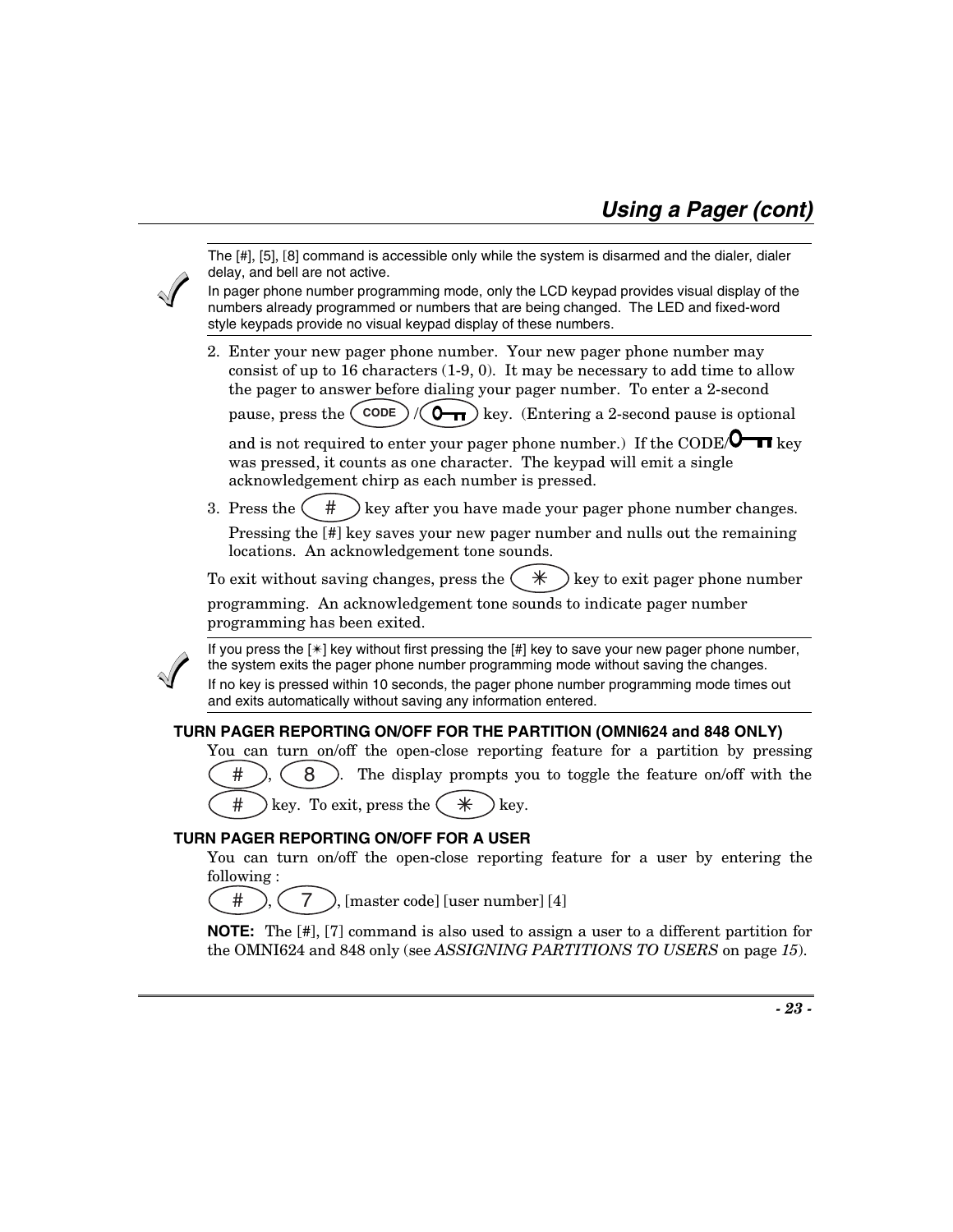# **Testing the System**

#### **SYSTEM TEST**

**It is recommended that you test your system once a week using the following procedure:**

**NOTE:** If your system is monitored, contact your central station before you perform this test.

- 1. Arm your security system.
- 2. Wait until your exit time is over. Then activate the system by opening a protected zone (for example: a window or door).
- 3. Confirm that the alarm sounding device (bell or siren) sounds. If your system is connected to a central station, the keypad will sound the ringback tone to confirm that the signal was received.
- 4. Disarm the security system.
- 5. Call the central station to tell them you are finished testing.

#### **BATTERY TEST**

It is recommended that you test your battery once a month. In order to test your backup/standby battery, the following procedure should be followed:

- 1. Disconnect AC Power from the system.
- 2. Observe that the AC indicator light on the keypad goes off.
- 3. Activate your alarm by performing the above SYSTEM TEST. Remember to contact your central station if your system is monitored.
- 4. Reconnect AC Power to the system.

**IMPORTANT:** Use only batteries recommended by your installer as a replacement.

The National Fire Protection Association publishes a standard for fire warning equipment (NFPA publication #72). Further information can be obtained by contacting: NFPA Public Affairs Dept., Batterymarch Park, Quincy, MA 02269.

If you have any further questions about the operation of your system, please contact your alarm company.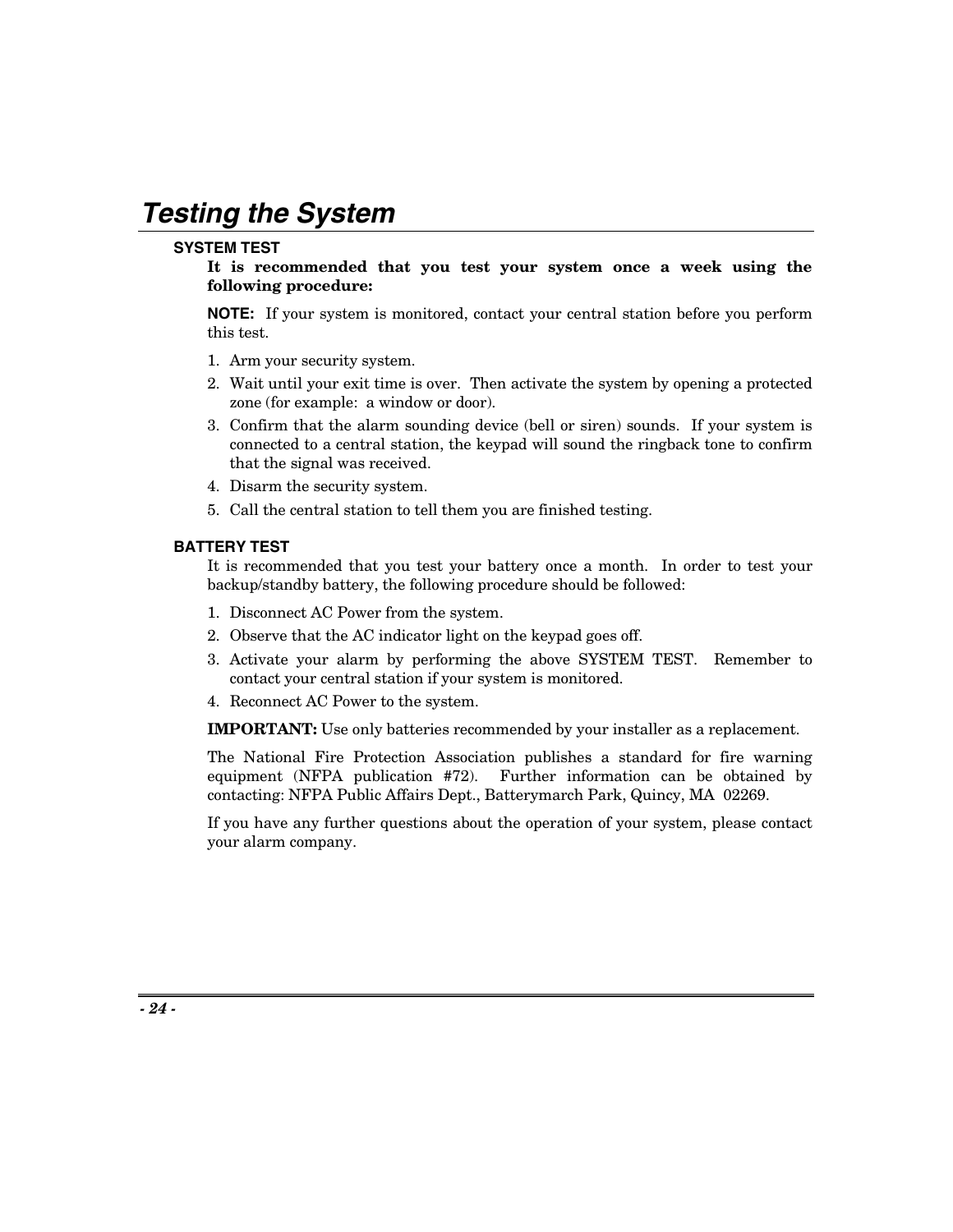# **Recommendations On Smoke Detectors**

With regard to the number and placement of smoke/heat detectors, we subscribe to the recommendations contained in the National Fire Protection Association's (NFPA) Standard #72 noted below.

Early warning fire detection is best achieved by the installation of fire detection equipment in all rooms and areas of the household as follows: A smoke detector installed outside of each separate sleeping area, in the immediate vicinity of the bedrooms and on each additional story of the family living unit, including basements and excluding crawl spaces and unfinished attics.

In addition, the NFPA recommends that you install heat or smoke detectors in the living room, dining room, bedroom(s), kitchen, hallway(s), attic, furnace room, utility and storage rooms, basements, and attached garages.

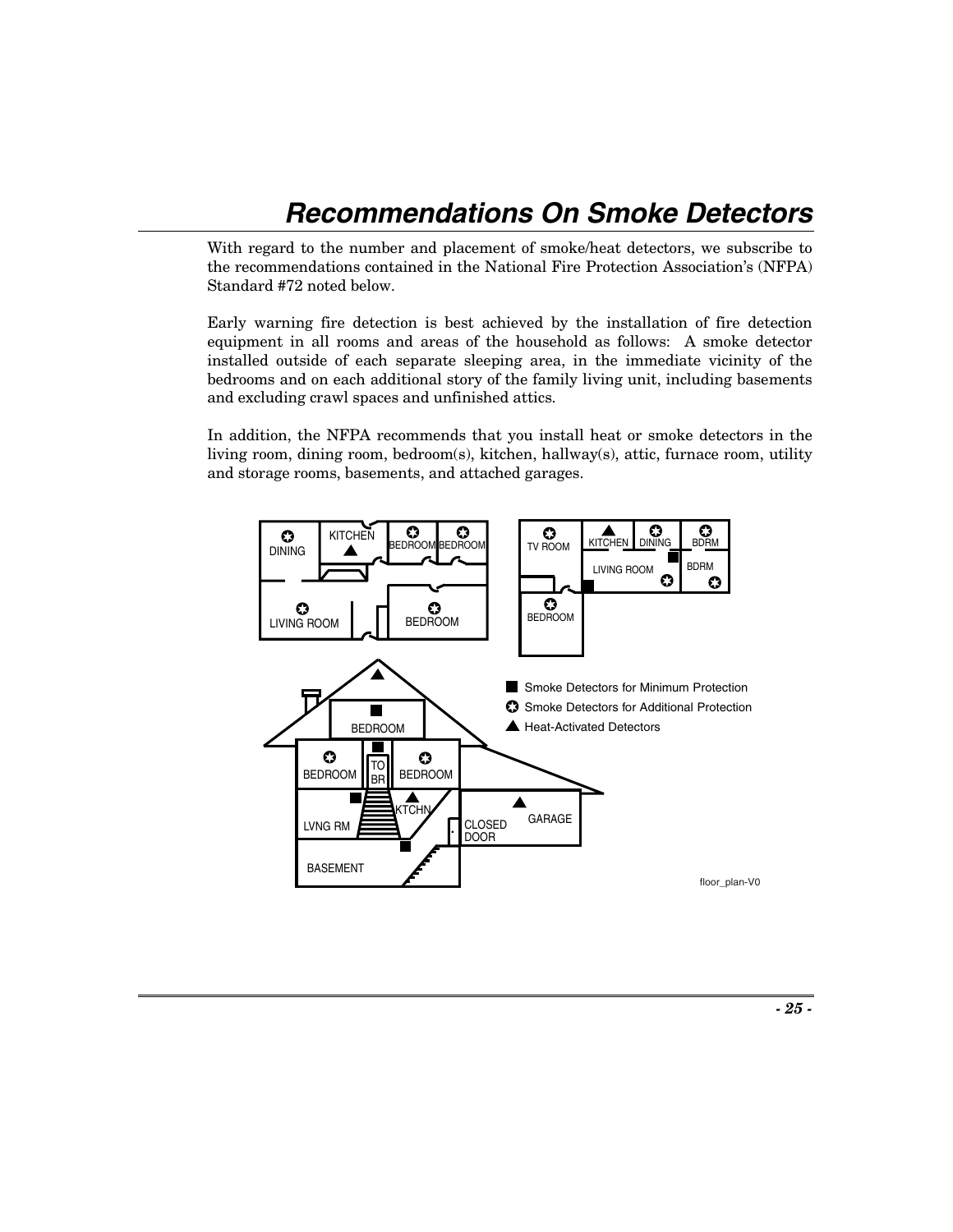# **Emergency Evacuation**









Establish and regularly practice a plan of escape in the event of fire. The following steps are recommended by the National Fire Protection Association:

- 1. Position your detector or your interior and/or exterior sounders so that they can be heard by all occupants.
- 2. Determine two means of escape from each room. One path of escape should lead to the door that permits normal exit from the building. The other is an alternative route, such as through a window, should your normal escape path be unpassable. Station an escape ladder at such windows if there is a long drop to the ground.
- 3. Sketch a floor plan of the building. Show windows, doors, stairs, and rooftops that can be used to escape. Indicate escape routes for each room. Keep these routes free from obstruction and post copies of the escape routes in every room.
- 4. Assure that all bedroom doors are shut while you are asleep. This will prevent deadly smoke from entering while you escape.
- 5. Try the door. If the door is hot, check your alternate escape route. If the door is cool, open it cautiously. Be prepared to slam the door shut if smoke or heat rushes in.
- 6. When smoke is present, crawl on the ground. Do not walk upright, since smoke rises and may overcome you. Clearer air is near the floor.
- 7. Escape quickly; don't panic.
- 8. Establish a common meeting place outdoors, away from your house, where everyone can meet and then take steps to contact the authorities and account for those missing. Choose someone to assure that nobody returns to the house — many die going back.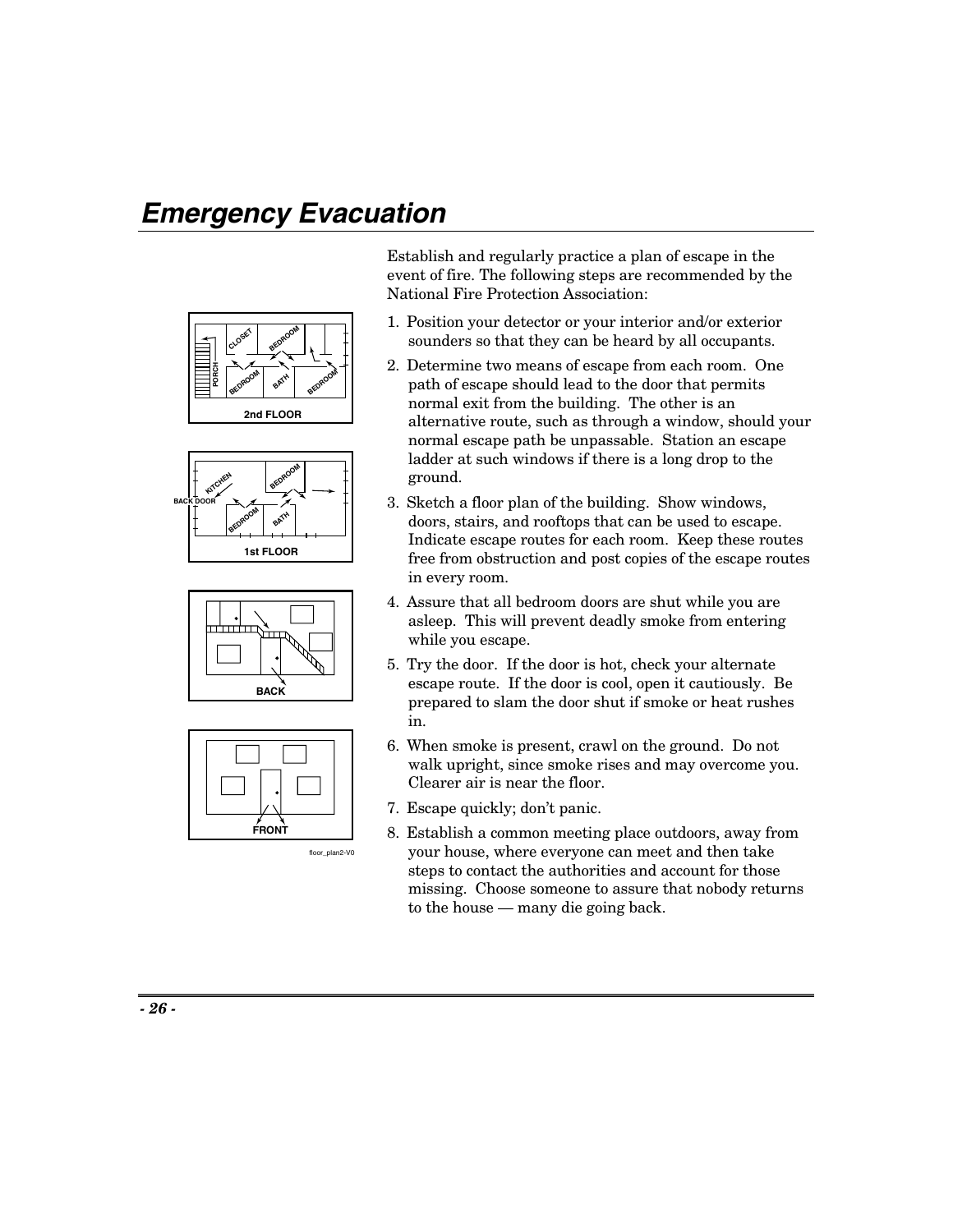- **AC/ :** Small green power on-off light between the center buttons on the keypad. When lit, the system is running on primary power; when not lit, the system is running off the backup battery.
- **ALARM:** Sound from keypad or other horn/siren indicates a burglar alarm, fire alarm, or other condition you should be alerted to.
- **ARMED/DISARMED:** These terms refer to the burglary portion of your security system. There are several levels of operation that allow you to protect part of your premises while you remain inside. Fire sensors and other emergency and environmental features are always active and ready (armed); they are not affected in any way by arming or disarming the burglary portion of your security system. See ARMED-INSTANT, ARMED-STAY, and STAY.
- **ARM-STAY:** A system setting that turns on the perimeter protection of the building but allows movement throughout the interior.
- **ARMED INDICATOR:** Red light in the upper portion of the keypad labeled "Armed/ **."** When lit, some part of the burglar alarm system is armed; when not lit, the burglary portion of the system is disarmed.
- **AWAY:** A system setting that protects the premises while it is unoccupied. All burglary sensors are active.
- **BURGLARY/FIRE:** The two major functions of a security system. Fire protection is always armed and cannot be disarmed. The burglary sensors protect against unauthorized entry into your premises. The burglary protection can be armed and disarmed, and programmed for special levels of access and notification.
- **BYPASS FEATURE:** The Bypass feature allows you to exclude a selected zone or zones from the burglar alarm protection.
- **BYPASS/-OF BUTTON:** A button on the keypad used to activate the Bypass feature.
- **CENTRAL STATION:** The signal monitoring center contacted by your security system over the telephone and/or other communication channels when alarms are activated, if your system is programmed to communicate alarms off site. The central station will follow their procedures and your instructions for contacting the proper authorities when a signal is received.
- **CHIME FEATURE:** An optional feature that causes the keypad to chime for one second when selected doors are opened when the burglary protection is disarmed. Once programmed by your installer, you can turn Chime on and off with [#] [6].

**DISARMED:** See ARMED/DISARMED.

- **DURESS:** Duress is a system feature that you **may** have programmed into your system. If someone forces you to disarm your system, entering the special Duress user code disarms the system and sends a silent duress emergency signal to the central station so personnel there can respond appropriately.
- **ENTRY DELAY:** The period of time allowed between opening a designated entry/exit door and disarming the alarm system before the system registers an alarm condition. This is determined at the time of installation. Your system supports two entry times, allowing you to have a different length of time for different doors.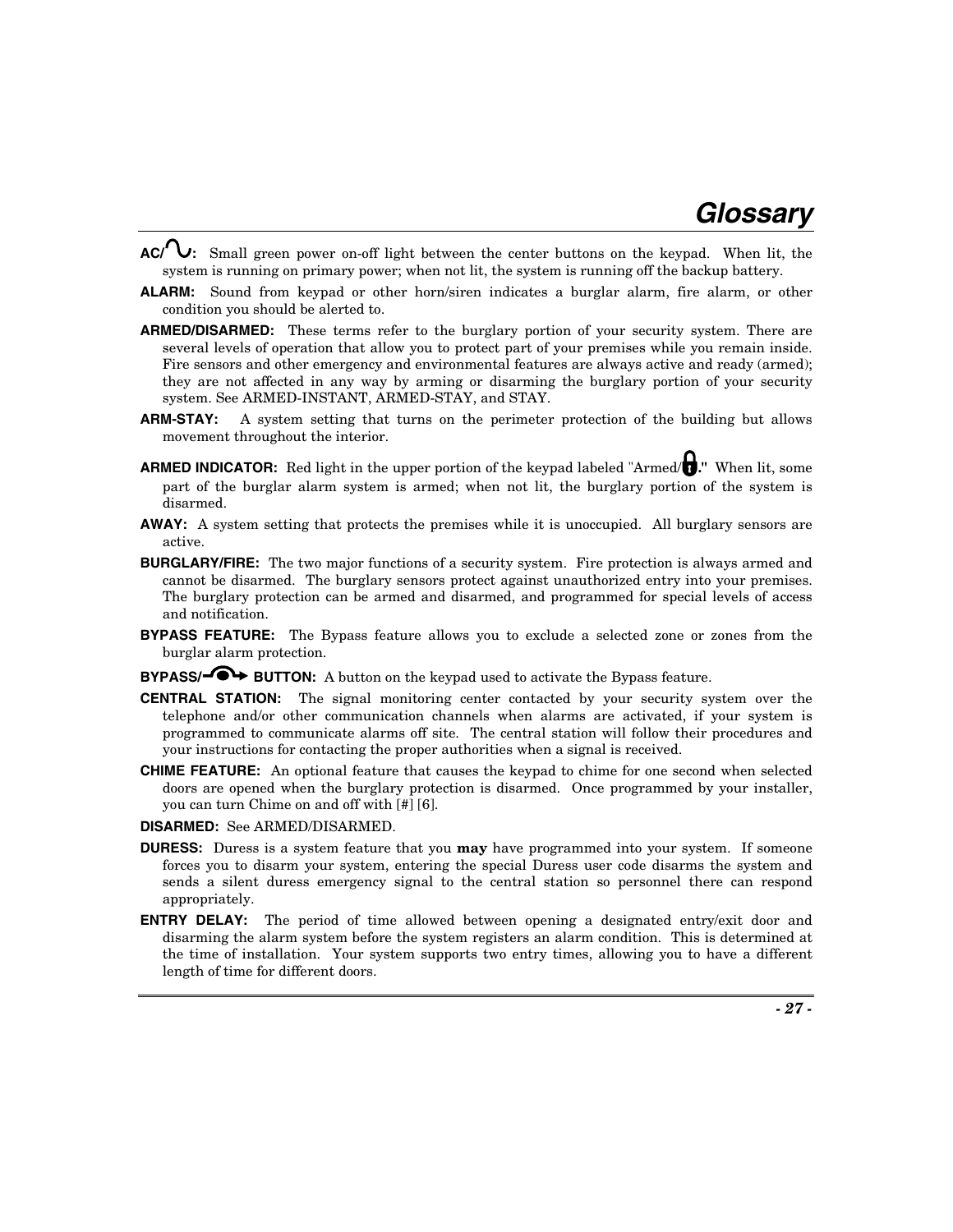### **Glossary (cont)**

- **EXIT DELAY:** The period of time allowed between arming the system and leaving through a designated exit/entry door before the system will register an alarm condition. This is determined at the time of installation.
- **INTERIOR ZONE:** An interior zone is a group of points that protect the interior of your premises. You may want to arm the perimeter portion of your system while leaving the interior zones disarmed to allow you to open interior doors and pass interior motion detectors without causing an alarm.
- **KEYPAD:** A keypad is your link into your system. It displays alarm and trouble messages, shows faulted zones, and allows you to arm/disarm the system using the buttons. Your system will have one or more keypads.
- **PANIC BUTTON:** A push button that allows you to signal the central station that you need immediate assistance. Your system has programmable Keypad Send Help Alerts that can also serve as Panic buttons.
- **PERIMETER ZONE:** A perimeter zone is a group of points that protect the exterior of your premises. Your outside doors and windows would be programmed as a perimeter zone.
- **SENSOR:** The actual alarm sensor, detector or device installed to detect an intrusion, fire, or environmental problem. Examples include: door contacts, window contacts, motion sensors, glassbreak sensors, smoke detectors, rate-of-rise heat detectors, temperature sensors, flood/water sensors, and carbon monoxide gas detectors.
- **SILENT CONDITION:** Most types of alarms and troubles alert you with the keypad sounder and the sirens, horns, or speakers located in your premises. The intent is to advise you of the alarm or trouble and allow you to respond promptly. The audible sounds also let an intruder know that he has been detected and will hopefully scare him away. In some circumstances, an audible alarm might put your life in danger. For that reason, those alarms are programmed as silent conditions. For an example, see DURESS.
- **SYSTEM:** Your security system is composed of three main parts: 1) the control panel, which functions as the system brain and the link to the monitoring agency (central station); 2) the keypad(s), which provide you with system status and allow you to input commands; 3) security sensors such as door and window contacts, motion sensors, smoke detectors, and other sensors as required to detect intrusion, fire, and other conditions for your premises.
- **USER CODE:** A user code is a 4- or 6-digit code that is required to operate the system. The OMNI400 and OMNI600 supports up to 15 separate user codes, the OMNI624 supports up to 32 separate user codes, and the OMNI848 supports up to 64 separate user codes. The system supports one master user who can add/delete other user codes. Two of the user codes may be dedicated to special functions as defined by your alarm company at the time of installation. (See the User Code Assignments in this manual.)
- **ZONE:** A zone is a collection of sensors with common characteristics grouped together for your operating convenience.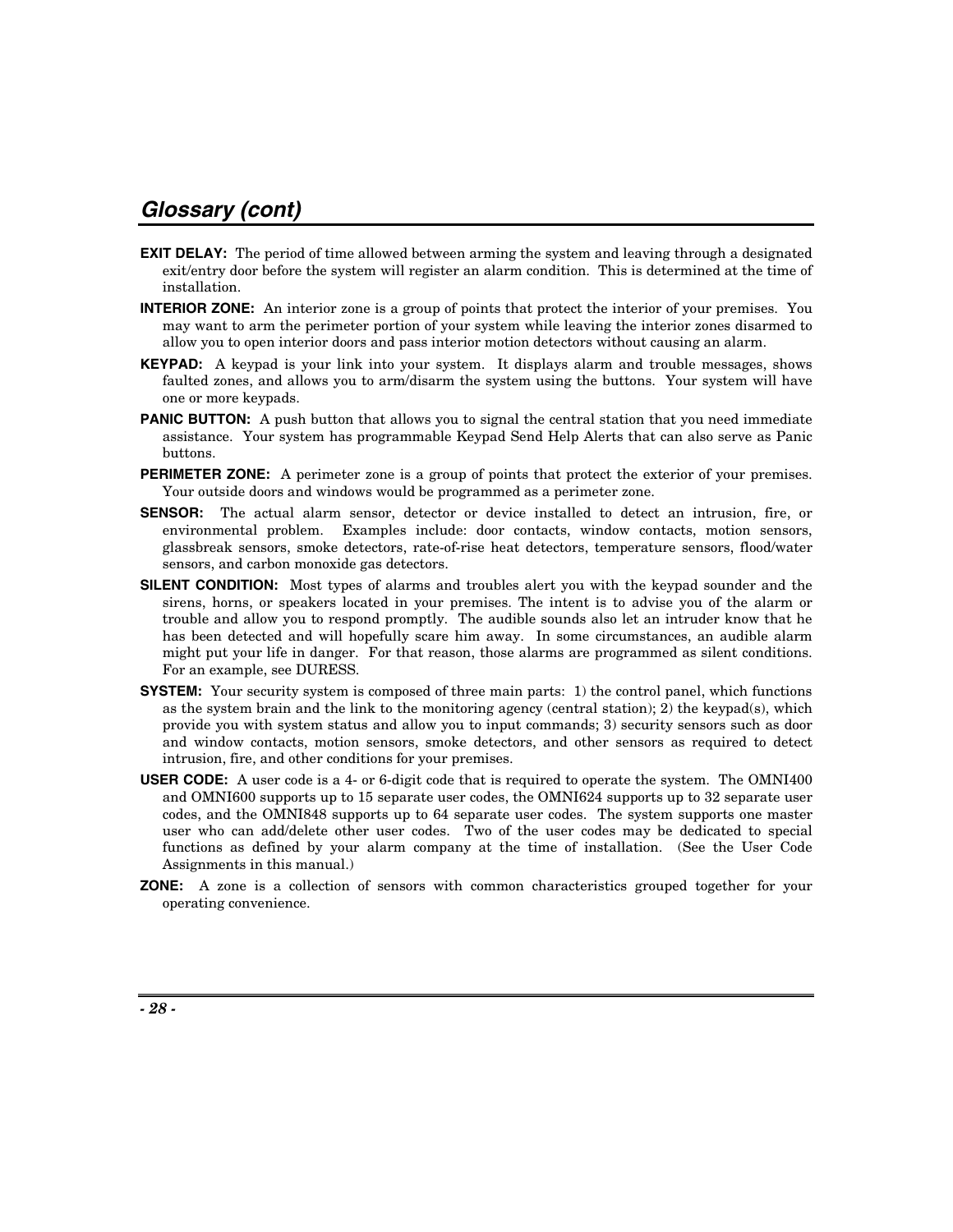#### **RADIO FREQUENCY EMISSIONS STATEMENTS**

#### **FEDERAL COMMUNICATIONS COMMISSION (FCC) Part 15**

This device complies with part 15 of the FCC rules. Operation is subject to the following two conditions: (1) This device may not cause harmful interference, and (2) this device must accept any interference received, including interference that may cause undesired operation.

#### **INDUSTRY CANADA**

This Class B digital apparatus complies with Canadian ICES-003.

Cet Appareil numérique de la classe B est conforme à la norme NMB-003 du Canada.

#### **TELEPHONE/MODEM INTERFACE STATEMENTS**

#### **FEDERAL COMMUNICATIONS COMMISSION (FCC) Part 68**

This equipment complies with Part 68 of the FCC rules. On the front cover of this equipment is a label that contains the FCC registration number and Ringer Equivalence Number (REN). You must provide this information to the telephone company when requested.

This equipment uses the following USOC jack: RJ31X

This equipment may not be used on telephone-company-provided coin service. Connection to party lines is subject to state tariffs. This equipment is hearing-aid compatible.

#### **INDUSTRY CANADA**

**NOTICE**: The Industry Canada Label identifies certified equipment. This certification means that the equipment meets telecommunications network protective, operational and safety requirements as prescribed in the appropriate Terminal Equipment Technical Requirements document(s). The Department does not guarantee the equipment will operate to the user's satisfaction.

Before installing this equipment, users should ensure that it is permissible to be connected to the facilities of the local telecommunications company. The equipment must also be installed using an acceptable method of connection. The customer should be aware that compliance with the above conditions may not prevent degradation of service in some situations.

Repairs to certified equipment should be coordinated by a representative designated by the supplier. Any repairs or alterations made by the user to this equipment, or equipment malfunctions, may give the telecommunications company to request the user to disconnect the equipment.

Users should ensure for their own protection that the electrical ground connections of the power utility, telephone lines and internal metallic water pipe system, if present, are connected together, This precaution may be particularly important in rural areas.

**Caution:** Users should not attempt to make such connections themselves but should contact appropriate electric inspection authority, or electrician, as appropriate.

#### **RINGER EQUIVALENCE NUMBER NOTICE**

The **Ringer Equivalence Number** (REN) assigned to each terminal device provides an indication of the maximum number of terminals allowed to be connected to a telephone interface. The termination on an interface may consist of any combination of devices subject only to the requirement that the sum of the Ringer Equivalence Numbers of all the devices does not exceed 5.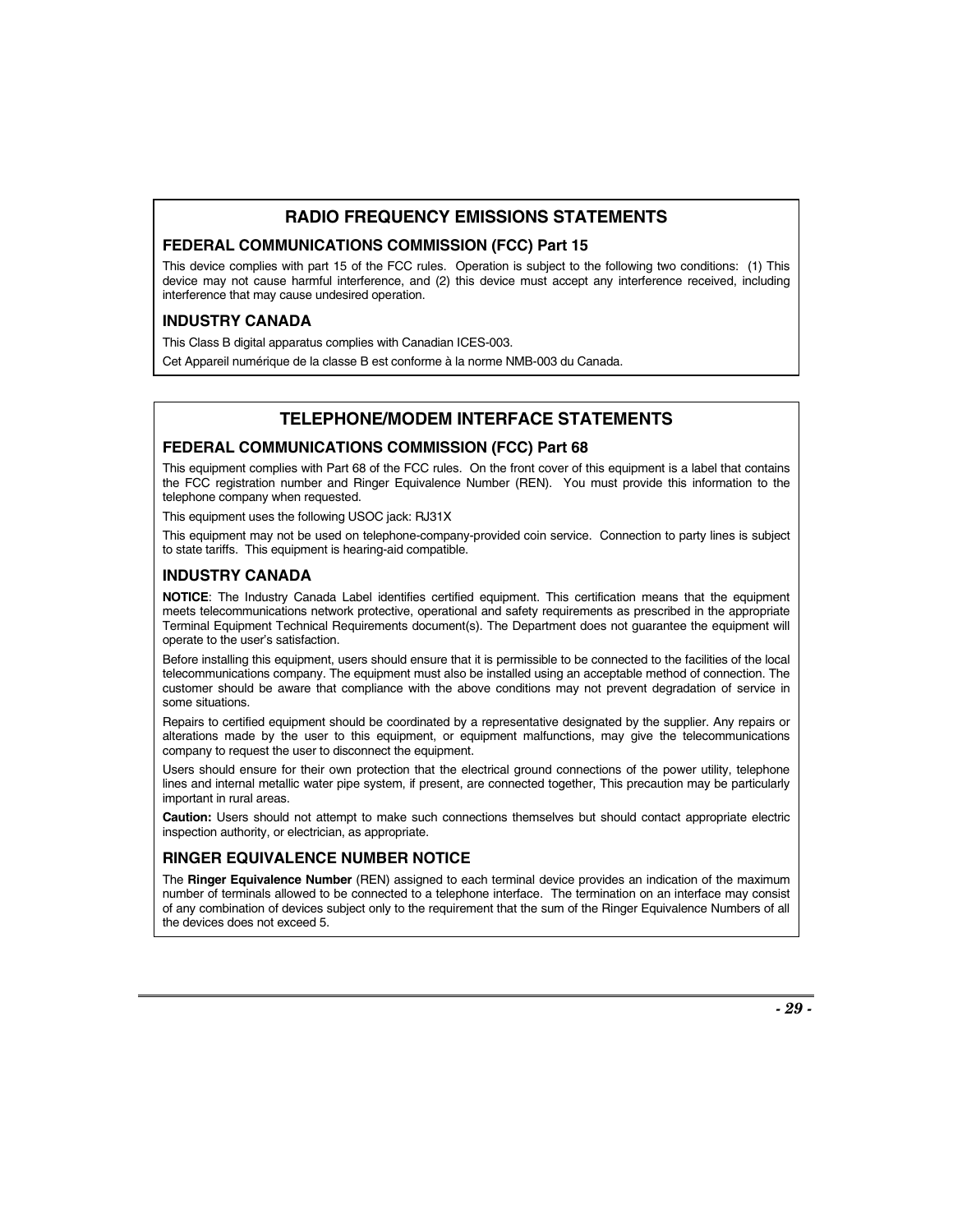#### **INDUSTRIE CANADA**

**AVIS:** L'étiquette d'Industrie Canada identifie le matériel homologué. Cette étiquette certifie que le matériel est conforme aux normes de protection, d'exploitation et de sécurité des réseaux de télécommunications, comme le prescrivent les documents concernant les exigences techniques relatives au matériel terminal. Le Ministère n'assure toutefois pas que le matériel fonctionnera à la satisfaction de l'utilisateur.

Avant d'installer ce matériel, l'utilisateur doit s'assurer qu'il est permis de le raccorder aux installations de l'enterprise locale de télécommunication. Le matériel doit également être installé en suivant une méthode acceptée da raccordement. L'abonné ne doit pas oublier qu'il est possible que la conformité aux conditions énoncées ci-dessus n'empêche pas la dégradation du service dans certaines situations.

Les réparations de matériel nomologué doivent être coordonnées par un représentant désigné par le fournisseur. L'entreprise de télécommunications peut demander à l'utilisateur da débrancher un appareil à la suite de réparations ou de modifications effectuées par l'utilisateur ou à cause de mauvais fonctionnement.

Pour sa propre protection, l'utilisateur doit s'assurer que tous les fils de mise à la terre de la source d'energie électrique, de lignes téléphoniques et des canalisations d'eau métalliques, s'il y en a, sont raccordés ensemble. Cette précaution est particulièrement importante dans les régions rurales.

**Avertissement:** L'utilisateur ne doit pas tenter de faire ces raccordements lui-même; il doit avoir racours à un service d'inspection des installations électriques, ou à un électricien, selon le cas.

**AVIS: L'indice d'équivalence de la sonnerie** (IES) assigné à chaque dispositif terminal indique le nombre maximal de terminaux qui peuvent être raccordés à une interface. La terminaison d'une interface téléphonique peut consister en une combinaison de quelques dispositifs, à la seule condition que la somme d'indices d'équivalence de la sonnerie de tous les dispositifs n'excède pas 5.

#### **TELEPHONE OPERATIONAL PROBLEMS**

In the event of telephone operational problems, disconnect the control by removing the plug from the RJ31X wall jack. We recommend that your certified installer demonstrate disconnecting the phones on installation of the system. Do not disconnect the phone connection inside the control/communicator. Doing so will result in the loss of your phone lines. If the regular phone works correctly after the control/communicator has been disconnected from the phone lines, the control/communicator has a problem and should be returned for repair. If upon disconnection of the control/communicator, there is still a problem on the line, notify the telephone company that it has a problem and request prompt repair service. The user may not under any circumstances (in or out of warranty) attempt any service or repairs to the system. It must be returned to the factory or an authorized service agency for all repairs.

**This control unit was manufactured under rigid quality standards and complies with all UL requirements for its intended use. Maintenance is best performed by your installing company with trained service personnel.** 

#### **0560 DECLARATION OF CONFORMITY**

Application of Council Directives 98/482/EC, 89/336/EEC, 73/23/EEC Standards to which conformity is declared:<br>ETS 300 001:1997 EN50081-1 EN 50130-4:1995 EN 60950:1998 Intended use: Alarm system, analogue subscriber interface to PSTN Restrictions: None<br>EMC environment: RESI RESIDENTIAL, COMMERCIAL AND LIGHT INDUSTRY Manufacturer: Honeywell International Inc.<br>Address: 165 Fileen Way, Syosset N' 165 Eileen Way, Syosset NY 11791, USA Customer support: Contact your local distributor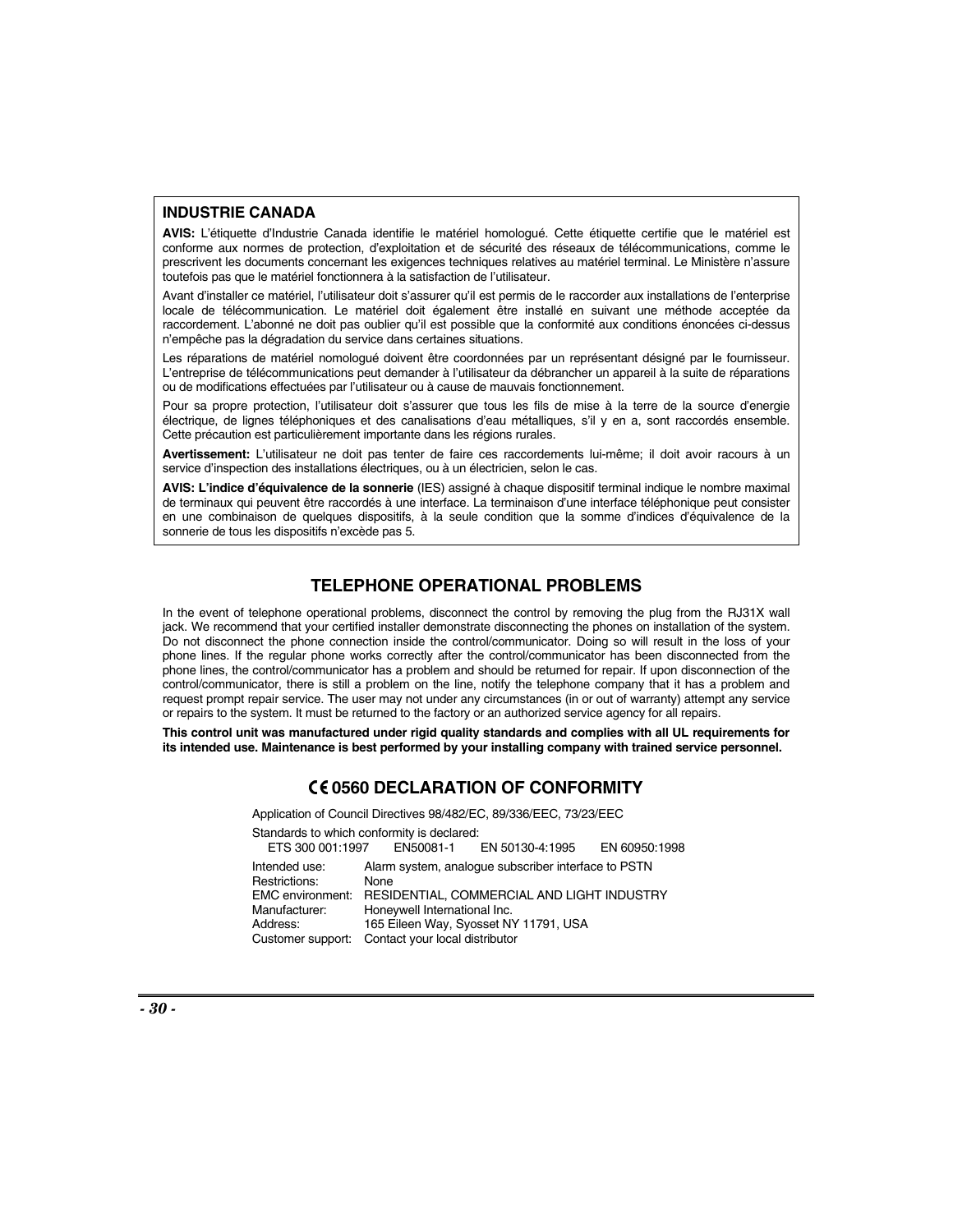### **Limitations of This Alarm System**

While this system is an advanced design security system, it does not offer guaranteed protection against burglary, fire, or other emergency. Any alarm system, whether commercial or residential, is subject to compromise or failure to warn for a variety of reasons. For example:

- Intruders may gain access through unprotected openings or have the technical sophistication to bypass an alarm sensor or disconnect an alarm warning device.
- Intrusion detectors (e.g., passive infrared detectors), smoke detectors, and many other sensing devices will not work without batteries, or if the batteries are not put in properly. Devices powered solely by AC will not work if their AC power supply is cut off for any reason, however briefly.
- Signals sent by wireless transmitters may be blocked or reflected by metal before they reach the alarm receiver. Even if the signal path has been recently checked during a weekly test, blockage can occur if a metal object is moved into the path.
- A user may not be able to reach a panic or emergency button quickly enough.
- While smoke detectors have played a key role in reducing residential fire deaths, they may not activate or provide early warning for a variety of reasons in as many as 35% of all fires. Some of the reasons smoke detectors used in conjunction with the System may not work are as follows: Smoke detectors may not sense fires that start where smoke cannot reach the detectors, such as in chimneys, in walls, or roofs, or on the other side of closed doors. Smoke detectors also may not sense a fire on another level of a residence or building. A second-floor detector, for example, may not sense a first-floor or basement fire. Moreover, smoke detectors have sensing limitations. No smoke detector can sense every kind of fire every time. In general, detectors may not always warn about fires caused by carelessness and safety hazards like smoking in bed, violent explosions, escaping gas, improper storage of flammable materials, overloaded electrical circuits, children playing with matches, or arson. Depending on the nature of the fire and/or the location of the smoke detectors, the detector, even if it operates as anticipated, may not provide sufficient warning to allow all occupants to escape in time to prevent injury or death.
- Passive Infrared Motion Detectors can detect intrusion only within the designed ranges as diagrammed in their Installation Manual. Passive Infrared Detectors do not provide volumetric area protection. They do create multiple beams of protection, and intrusion can only be detected in unobstructed areas covered by the beams. They cannot detect motion or intrusion that takes place behind walls, ceilings, floors, closed doors, glass partitions, glass doors or windows. Mechanical tampering, masking, painting or spraying, of any material on the mirrors, windows or any part of the optical system can reduce their detection ability. Passive Infrared Detectors sense changes in temperature; however, as the ambient temperature of the protected area approaches the temperature range of 90<sup>°</sup> to 104<sup>°</sup> Fahrenheit (32º to 40º Celsius), the detection performance can decrease.
- Alarm warning devices such as sirens, bells or horns may not alert people or wake up sleepers who are located on the other side of closed or partly open doors. If warning devices sound on a different level of the residence from the bedrooms, then they are less likely to waken or alert people inside the bedrooms. Even persons who are awake may not hear the warning if the alarm is muffled by noise from a stereo, radio, air conditioner, other appliances, or by passing traffic. Finally, alarm warning devices, however loud, may not warn hearing-impaired people or waken deep sleepers.
- Telephone lines needed to transmit alarm signals from a premises to a central monitoring station may be out of service or temporarily out of service. Telephone lines are also subject to compromise by sophisticated intruders.
- However, even if the system responds to the emergency as intended, occupants may have insufficient time to protect themselves from the emergency situation. In the case of a monitored alarm system, authorities may not respond appropriately.
- This equipment, like other electrical devices, is subject to component failure. Even though this equipment is designed to last as long as 20 years, the electronic components could fail at any time.

The most common cause of an alarm system not functioning when an intrusion or fire occurs is inadequate maintenance. This alarm system should be tested weekly to make sure all sensors are working properly.

Installing an alarm system may make one eligible for lower insurance rates, but an alarm system is not a substitute for insurance. Homeowners, property owners and renters should continue to act prudently in protecting themselves and continue to insure their lives and property.

We continue to develop new and improved protection devices. Users of alarm systems owe it to themselves and their loved ones to learn about these developments.